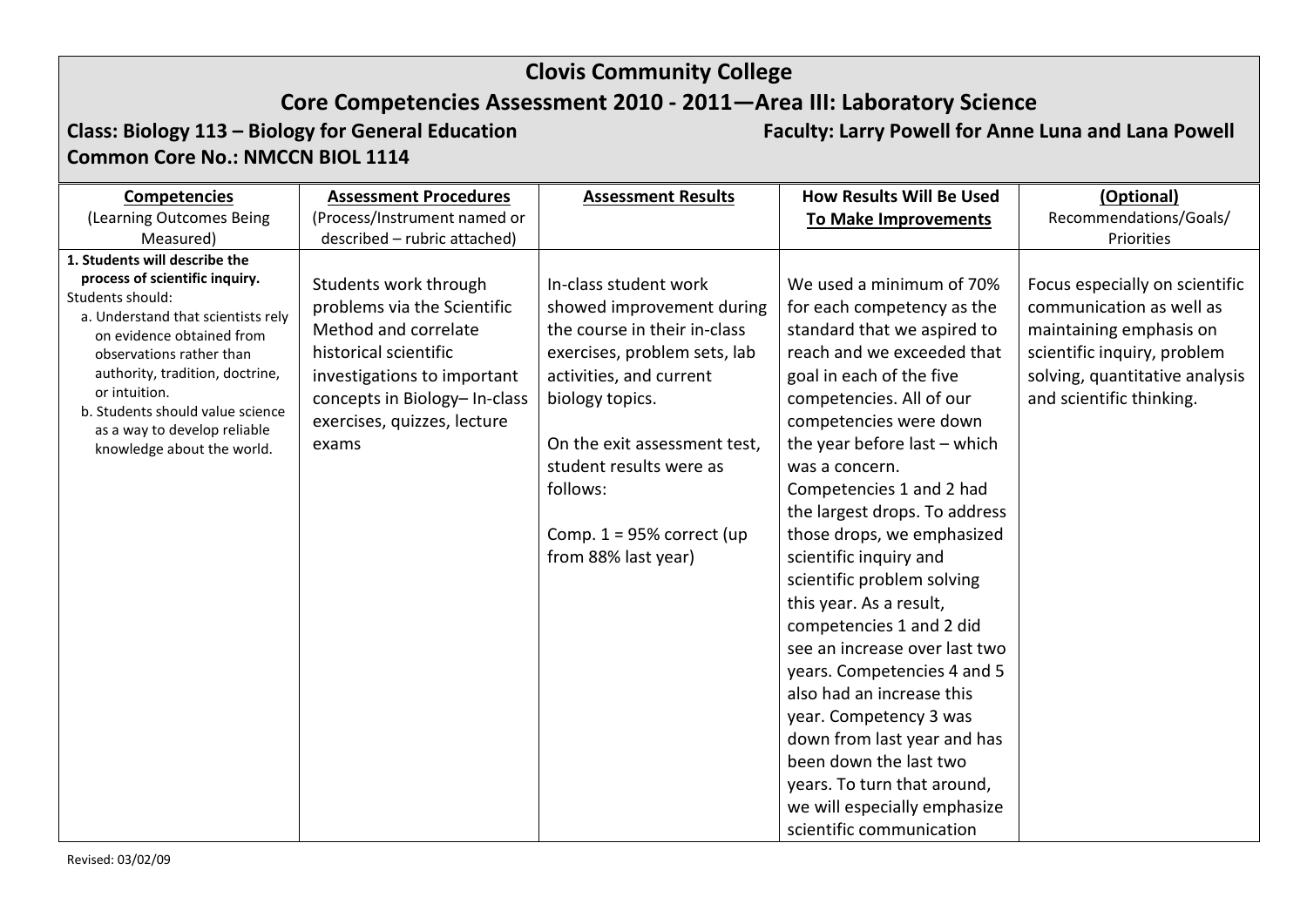**Core Competencies Assessment 2010 – 2011 —Area III: Laboratory Science**

# **Page 2 of 4 . . . . Course: Biol 113 Common Core No.: NMCCN** BIOL 1114

| <b>Competencies</b><br>(Learning Outcomes Being<br>Measured)                                                                                                                                                                                                                                                                                                                                                                       | <b>Assessment Procedures</b><br>(Process/Instrument named or<br>described - rubric attached)                                                                                                                                                                                | <b>Assessment Results</b>                           | <b>How Results Will Be Used</b><br><b>To Make Improvements</b> | (Optional)<br>Recommendations/Goals/<br>Priorities |
|------------------------------------------------------------------------------------------------------------------------------------------------------------------------------------------------------------------------------------------------------------------------------------------------------------------------------------------------------------------------------------------------------------------------------------|-----------------------------------------------------------------------------------------------------------------------------------------------------------------------------------------------------------------------------------------------------------------------------|-----------------------------------------------------|----------------------------------------------------------------|----------------------------------------------------|
| 2. Students will solve problems<br>scientifically.<br>Students should:<br>a. Be able to construct and test<br>hypotheses using modern lab<br>equipment (such as<br>microscopes, scales, computer<br>technology) and appropriate<br>quantitative methods.<br>b. Be able to evaluate isolated<br>observations about the<br>physical universe and relate<br>them to hierarchically<br>organized explanatory<br>frameworks (theories). | The Scientific Method is<br>used by students to solve<br>problems and make<br>observations using tools<br>such as microscopes,<br>electronic scales, Punnett<br>Squares, hypotheses are<br>constructed and tested -<br>Lab reports, problem sets,<br>quizzes, lecture exams | Comp. $2 = 93\%$ correct (up<br>from 74% last year) | next year, while maintaining<br>emphasis on 1, 2, 4, and 5.    |                                                    |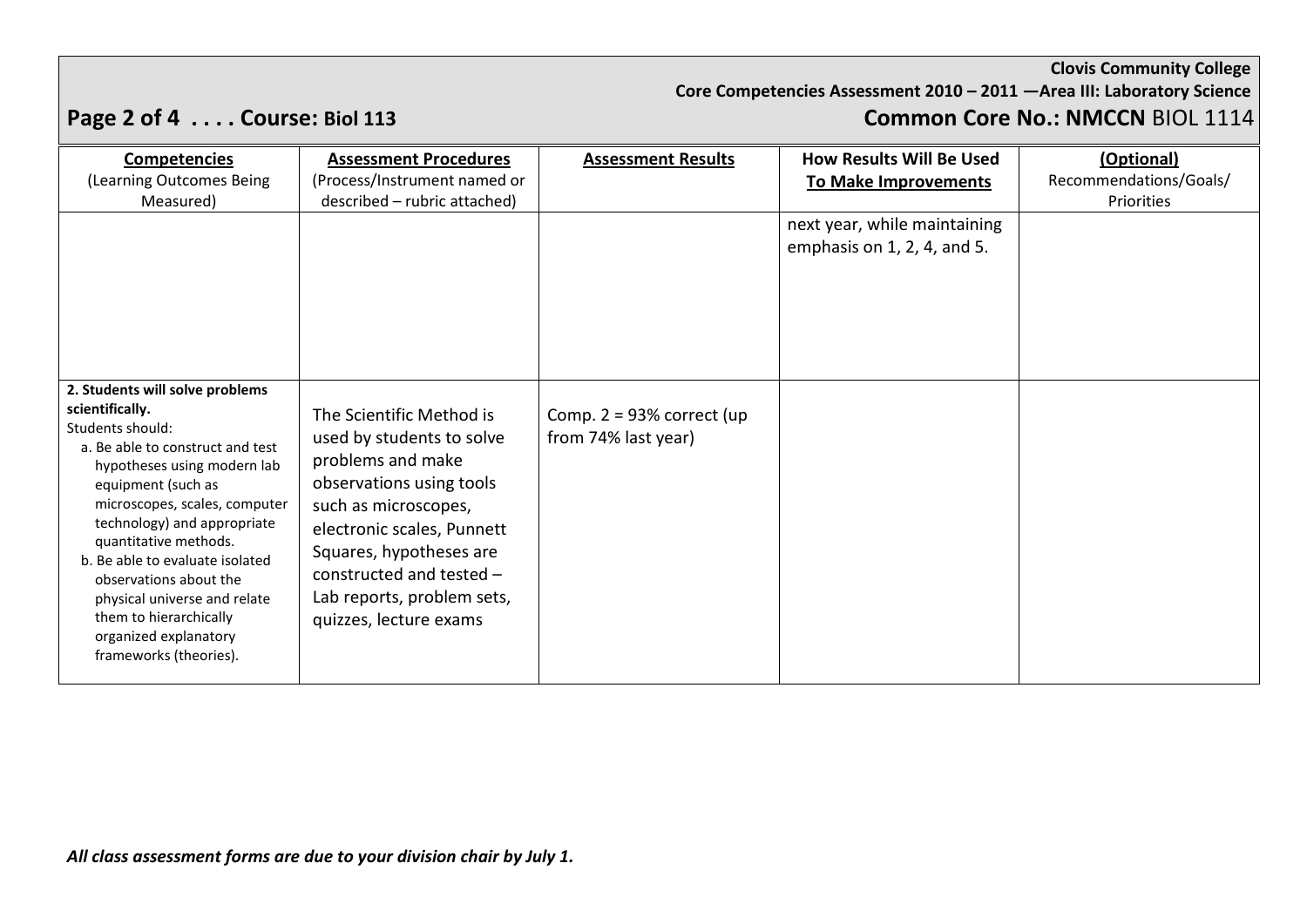**Core Competencies Assessment 2010 – 2011 —Area III: Laboratory Science**

# **Page 3 of 4 . . . . Course: Biol 113 Common Core No.: NMCCN** BIOL 1114

| <b>Competencies</b>                                                                                                                                                                                                                                                                                                                                               | <b>Assessment Procedures</b>                                                                                                                                                  | <b>Assessment Results</b>                            | <b>How Results Will Be Used</b> | (Optional)             |
|-------------------------------------------------------------------------------------------------------------------------------------------------------------------------------------------------------------------------------------------------------------------------------------------------------------------------------------------------------------------|-------------------------------------------------------------------------------------------------------------------------------------------------------------------------------|------------------------------------------------------|---------------------------------|------------------------|
| (Learning Outcomes Being                                                                                                                                                                                                                                                                                                                                          | (Process/Instrument named or                                                                                                                                                  |                                                      | <b>To Make Improvements</b>     | Recommendations/Goals/ |
| Measured)                                                                                                                                                                                                                                                                                                                                                         | described - rubric attached)                                                                                                                                                  |                                                      |                                 | Priorities             |
| 3. Students will communicate<br>scientific information.<br>Students should:<br>Communicate effectively about<br>science (e.g., write lab reports in<br>standard format and explain<br>basic scientific concepts,<br>procedures, and results using<br>written, oral, and graphic<br>presentation techniques.)                                                      | Students communicate<br>effectively about science -<br>Lab reports, Biology in the<br>News (current events)<br>reports), in-class<br>presentations                            | Comp. $3 = 74%$ correct<br>(down from 81% last year) |                                 |                        |
| 4. Students will apply<br>quantitative analysis to scientific<br>problems.<br>Students should:<br>a. Select and perform appropriate<br>quantitative analyses of scientific<br>observations.<br>b. Show familiarity with the metric<br>system, use a calculator to perform<br>appropriate mathematical<br>operations, and present results in<br>tables and graphs. | Students perform<br>calculations involving<br>metrics, plant growth,<br>energy, populations, and<br>genetics - Charts, graphs,<br>lab reports, problem sets,<br>lecture exams | Comp. $4 = 95$ % correct (up<br>from 79% last year)  |                                 |                        |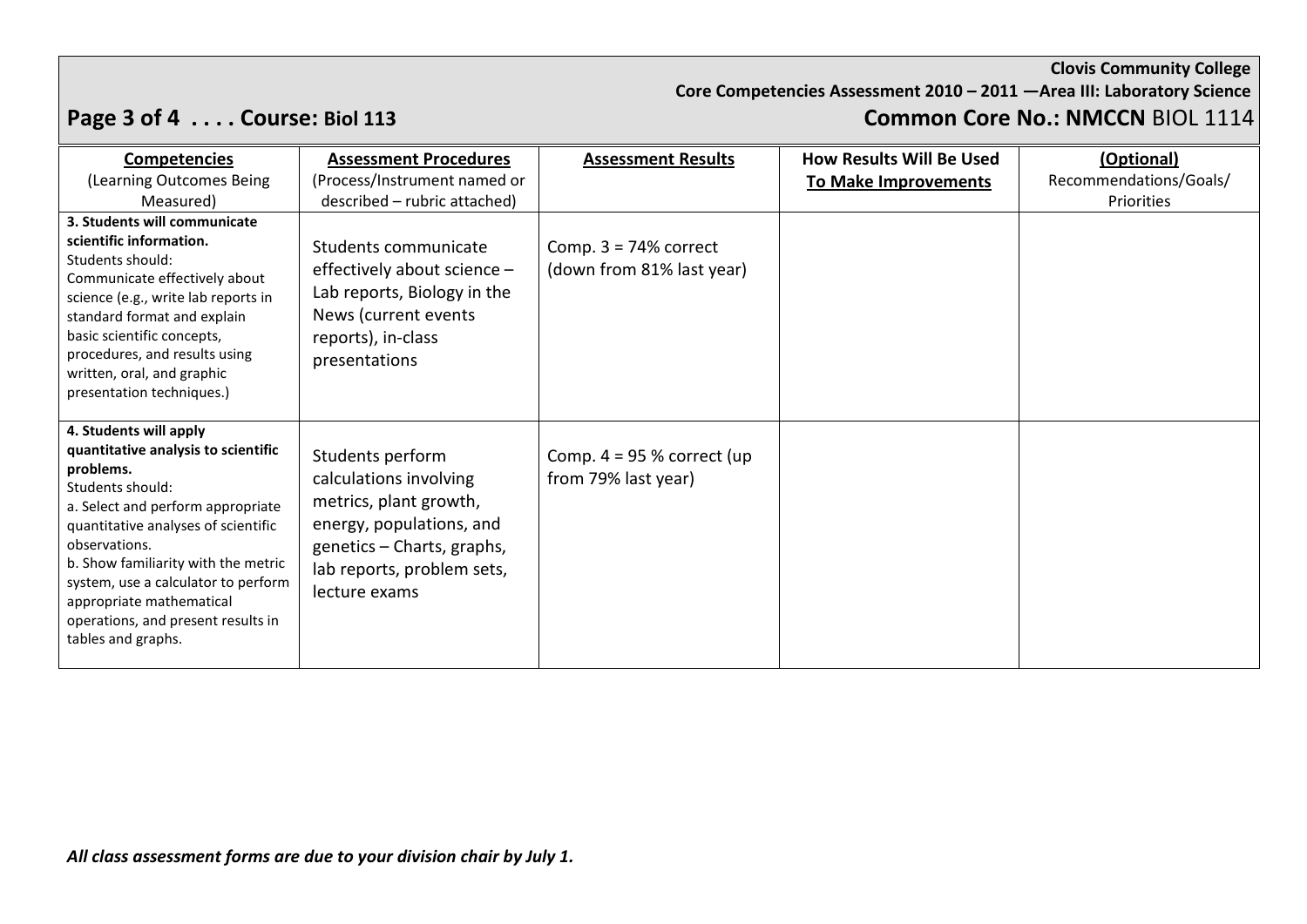**Core Competencies Assessment 2010 – 2011 —Area III: Laboratory Science**

## **Page 4 of 4 . . . . Course: Biol 113 Common Core No.: NMCCN** BIOL 1114

| 5. Students will apply scientific<br>thinking to real world problems.<br>Students should:<br>a. Critically evaluate scientific<br>reports or accounts presented in<br>the popular media.<br>b. Understand the basic scientific<br>facts related to important<br>contemporary issues (e.g., global<br>warming, stem cell research,<br>cosmology), and ask informed<br>questions about those issues.<br>End - Laboratory Science | Students critically evaluate<br>current developments in<br>Biology, incorporating basic<br>scientific fats to make their<br>evaluation - Biology in the<br>News, in-class<br>presentations, class<br>discussions<br>A final assessment quiz that<br>has questions that<br>specifically ties to each of<br>the five competencies is<br>given at the end of the<br>semester | Comp. $5 = 95\%$ correct (up<br>from 89% last year) |                      |                                     |
|--------------------------------------------------------------------------------------------------------------------------------------------------------------------------------------------------------------------------------------------------------------------------------------------------------------------------------------------------------------------------------------------------------------------------------|---------------------------------------------------------------------------------------------------------------------------------------------------------------------------------------------------------------------------------------------------------------------------------------------------------------------------------------------------------------------------|-----------------------------------------------------|----------------------|-------------------------------------|
| <b>Faculty Member Completing Assessment:</b>                                                                                                                                                                                                                                                                                                                                                                                   | Larry Powell                                                                                                                                                                                                                                                                                                                                                              | <b>Name</b>                                         | June 7, 2011<br>Date | 575-769-4919<br><b>Phone Number</b> |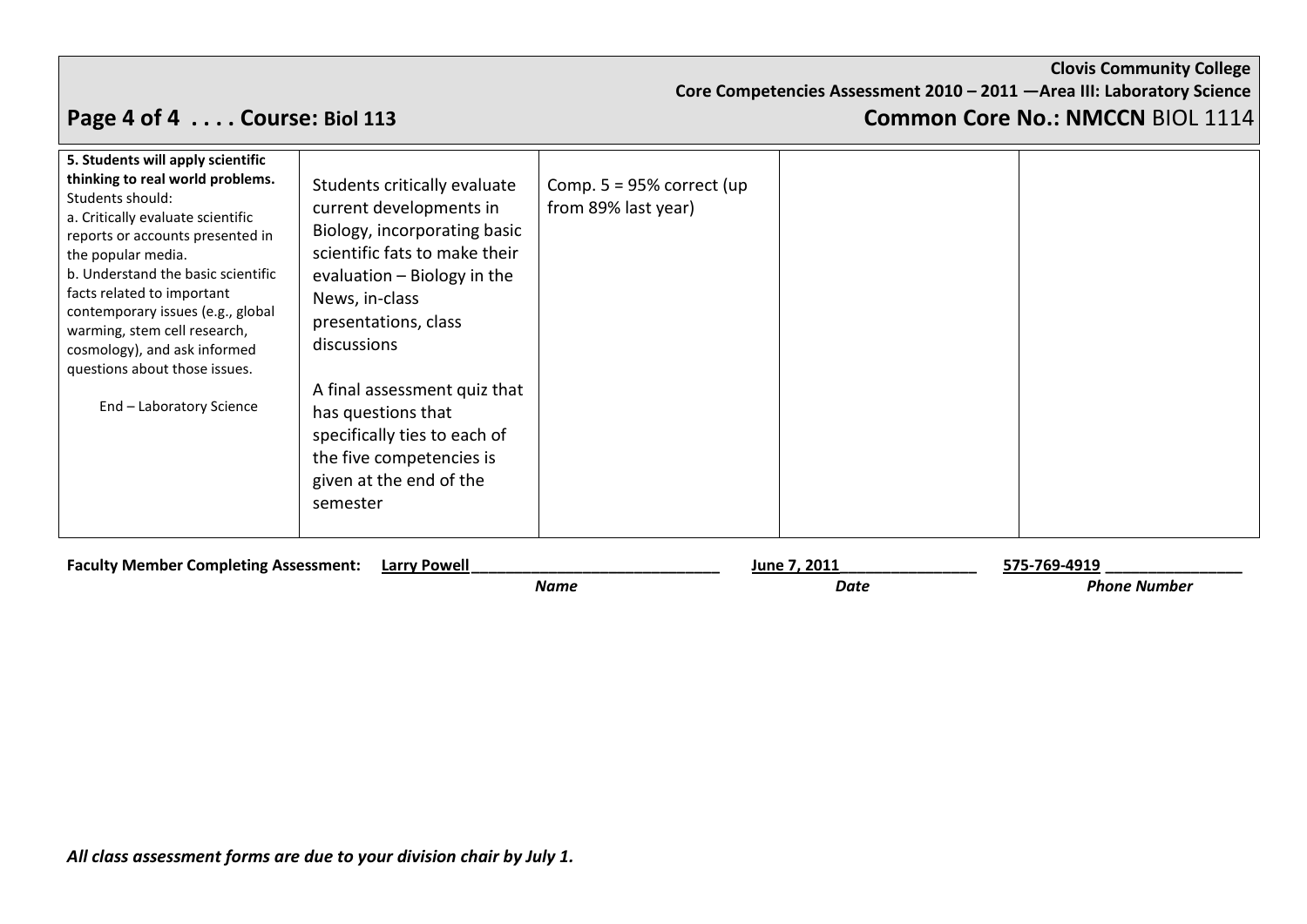## **Core Competencies Assessment 2010 - 2011—Area III: Laboratory Science**

### **Class: Biology 115 – Human Biology <b>Faculty: Larry Powell** and Lana Powell **Common Core No.: NMCCN BIOL 1124**

| <b>Competencies</b>                                                                                                                                                                                                                                                                                                                      | <b>Assessment Procedures</b>                                                                                                                                                           | <b>Assessment Results</b>                                                                                                                                                                                                                                                                                                                                                                              | <b>How Results Will Be Used</b>                                                                                                                                                                                                                                                                                                                                                                                                                                 | (Optional)                                                                                                                                                                                                                                                                                                      |
|------------------------------------------------------------------------------------------------------------------------------------------------------------------------------------------------------------------------------------------------------------------------------------------------------------------------------------------|----------------------------------------------------------------------------------------------------------------------------------------------------------------------------------------|--------------------------------------------------------------------------------------------------------------------------------------------------------------------------------------------------------------------------------------------------------------------------------------------------------------------------------------------------------------------------------------------------------|-----------------------------------------------------------------------------------------------------------------------------------------------------------------------------------------------------------------------------------------------------------------------------------------------------------------------------------------------------------------------------------------------------------------------------------------------------------------|-----------------------------------------------------------------------------------------------------------------------------------------------------------------------------------------------------------------------------------------------------------------------------------------------------------------|
| (Learning Outcomes Being                                                                                                                                                                                                                                                                                                                 | (Process/Instrument named or                                                                                                                                                           |                                                                                                                                                                                                                                                                                                                                                                                                        | <b>To Make Improvements</b>                                                                                                                                                                                                                                                                                                                                                                                                                                     | Recommendations/Goals/                                                                                                                                                                                                                                                                                          |
| Measured)                                                                                                                                                                                                                                                                                                                                | described - rubric attached)                                                                                                                                                           |                                                                                                                                                                                                                                                                                                                                                                                                        |                                                                                                                                                                                                                                                                                                                                                                                                                                                                 | Priorities                                                                                                                                                                                                                                                                                                      |
| 1. Students will describe the<br>process of scientific inquiry.<br>Students should:<br>a. Understand that scientists rely<br>on evidence obtained from<br>observations rather than<br>authority, tradition, doctrine,<br>or intuition.<br>b. Students should value science<br>as a way to develop reliable<br>knowledge about the world. | Students will investigate<br>many examples in which<br>scientists have developed<br>reliable knowledge about<br>the human body- In-class<br>exercises, quizzes, lecture<br>exams, labs | Student work showed<br>satisfactory results for in-<br>class exercises, problem sets,<br>lab activities, and discussions<br>of current events in human<br>anatomy and physiology as<br>indicated by all<br>competencies meeting our<br>desired minimum score of<br>70%.<br>On the exit assessment test,<br>student results were as<br>follows:<br>Comp. $1 = 72%$ correct<br>(down from 85% last year) | A minimum of 70% correct<br>for each competency was<br>used as the standard that we<br>aspired to reach. This year,<br>all five competencies<br>exceeded that mark.<br>However, all competencies<br>were down from last year<br>except one (4, dealing with<br>quantitative analysis) that<br>was down last year - it was<br>up slightly this year. Because<br>of these results, all<br>competencies will be<br>stressed an extra amount in<br>the coming year. | All competencies were in the<br>$72 - 89$ percent range $-$<br>above our 70% minimum.<br>That's good, but we saw a<br>fall in four out of five<br>competencies this year from<br>last year $-$ which is<br>discouraging, but will spur us<br>to more efforts in those four<br>areas as well as competency<br>4. |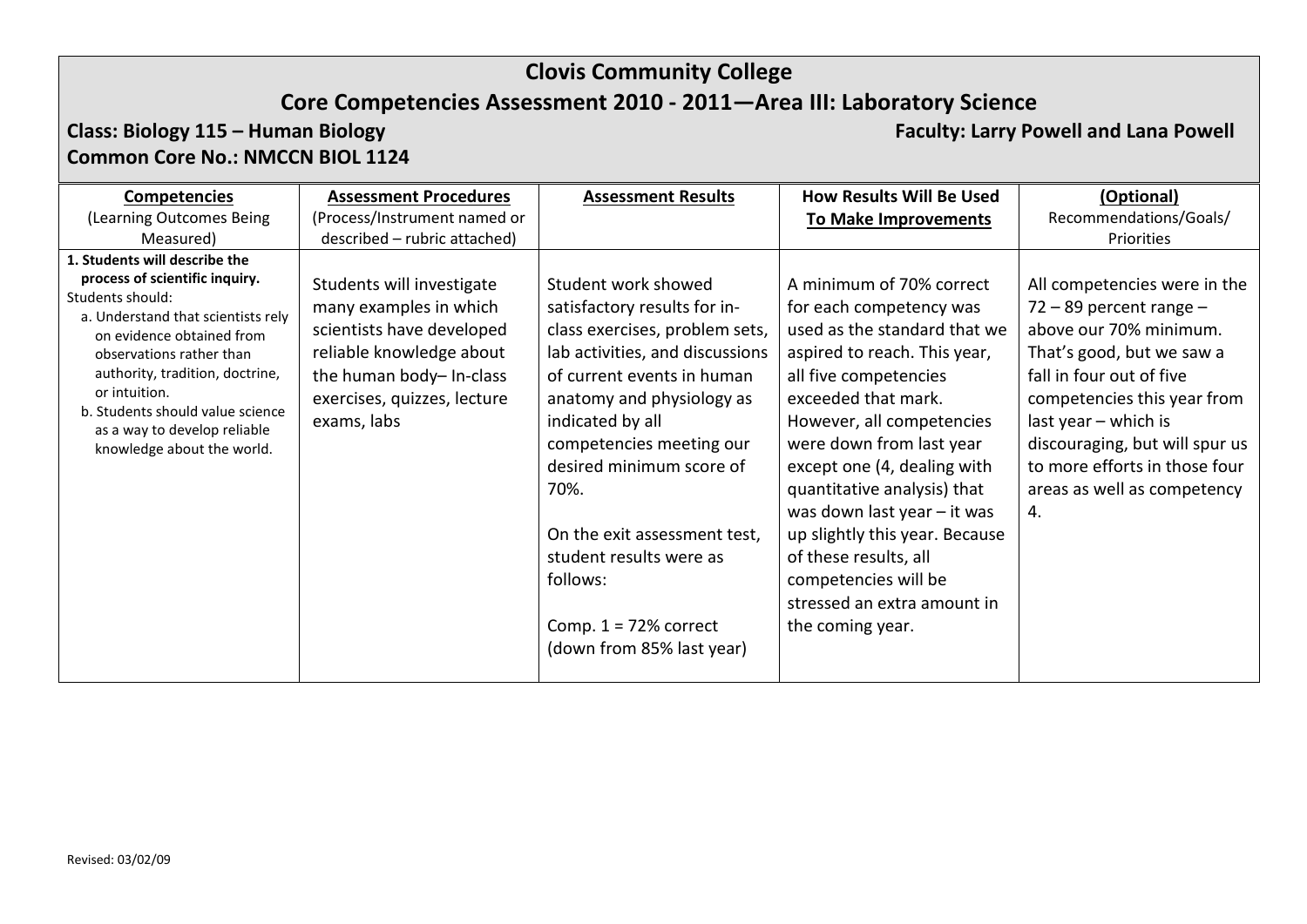**Core Competencies Assessment 2010 - 2011—Area III: Laboratory Science**

# Page 2 of 4 . . . . Course: Biol 115 – Human Biology **Common Core No.: NMCCN 1124**

| <b>Competencies</b><br>(Learning Outcomes Being<br>Measured)                                                                                                                                                                                                                                                                                                                                                                       | <b>Assessment Procedures</b><br>(Process/Instrument named or<br>described - rubric attached)                                                                      | <b>Assessment Results</b>                             | <b>How Results Will Be Used</b><br><b>To Make Improvements</b> | (Optional)<br>Recommendations/Goals/<br>Priorities |
|------------------------------------------------------------------------------------------------------------------------------------------------------------------------------------------------------------------------------------------------------------------------------------------------------------------------------------------------------------------------------------------------------------------------------------|-------------------------------------------------------------------------------------------------------------------------------------------------------------------|-------------------------------------------------------|----------------------------------------------------------------|----------------------------------------------------|
| 2. Students will solve problems<br>scientifically.<br>Students should:<br>a. Be able to construct and test<br>hypotheses using modern lab<br>equipment (such as<br>microscopes, scales, computer<br>technology) and appropriate<br>quantitative methods.<br>b. Be able to evaluate isolated<br>observations about the<br>physical universe and relate<br>them to hierarchically<br>organized explanatory<br>frameworks (theories). | Students will use current<br>information to evaluate<br>theories of anatomy and<br>physiology in humans - Lab<br>reports, problem sets,<br>quizzes, lecture exams | Comp. $2 = 77\%$ correct<br>(down from 92% last year) |                                                                |                                                    |
| 3. Students will communicate<br>scientific information.<br>Students should:<br>Communicate effectively about<br>science (e.g., write lab reports in<br>standard format and explain<br>basic scientific concepts,<br>procedures, and results using<br>written, oral, and graphic<br>presentation techniques.)                                                                                                                       | Students will submit lab<br>reports and discuss topics in<br>current anatomy and<br>physiology information and<br>news-Lab reports, threaded<br>discussions       | Comp. $3 = 88%$ correct<br>(down from 95% last year)  |                                                                |                                                    |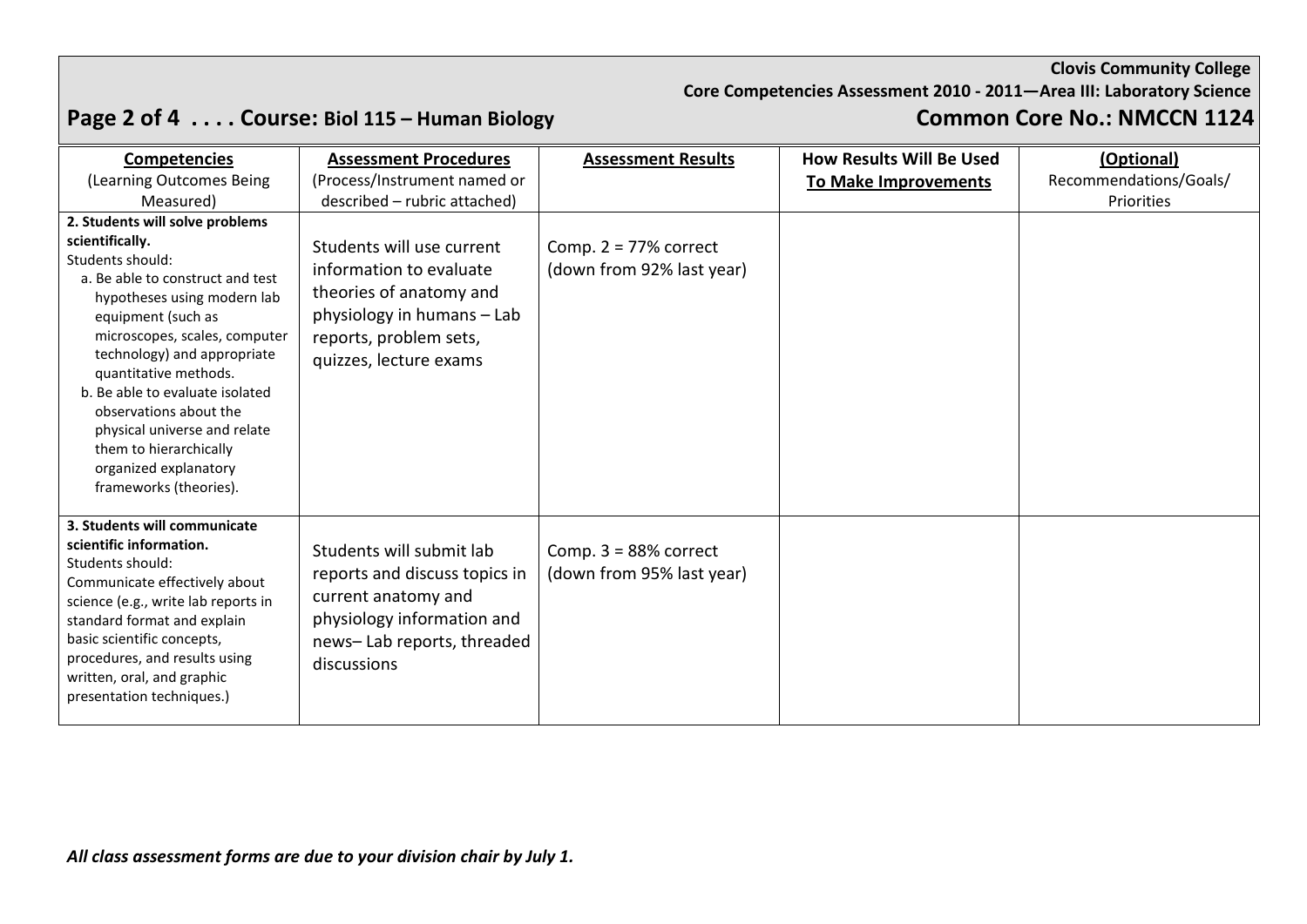**Core Competencies Assessment 2010 - 2011—Area III: Laboratory Science**

# Page 3 of 4 . . . . Course: Biol 115 – Human Biology **Common Core No.: NMCCN 1124**

| <b>Competencies</b>                                                                                                                                                                                                                                                                                                                                               | <b>Assessment Procedures</b>                                                                                                                                     | <b>Assessment Results</b>                           | <b>How Results Will Be Used</b> | (Optional)             |
|-------------------------------------------------------------------------------------------------------------------------------------------------------------------------------------------------------------------------------------------------------------------------------------------------------------------------------------------------------------------|------------------------------------------------------------------------------------------------------------------------------------------------------------------|-----------------------------------------------------|---------------------------------|------------------------|
| (Learning Outcomes Being                                                                                                                                                                                                                                                                                                                                          | (Process/Instrument named or                                                                                                                                     |                                                     | <b>To Make Improvements</b>     | Recommendations/Goals/ |
| Measured)                                                                                                                                                                                                                                                                                                                                                         | described – rubric attached)                                                                                                                                     |                                                     |                                 | Priorities             |
| 4. Students will apply<br>quantitative analysis to scientific<br>problems.<br>Students should:<br>a. Select and perform appropriate<br>quantitative analyses of scientific<br>observations.<br>b. Show familiarity with the metric<br>system, use a calculator to perform<br>appropriate mathematical<br>operations, and present results in<br>tables and graphs. | Students will perform<br>calculations involving heart<br>rate, nerve receptors, and<br>reflexes – Charts, graphs, lab<br>reports, problem sets,<br>lecture exams | Comp. $4 = 89\%$ correct (up<br>from 88% last year) |                                 |                        |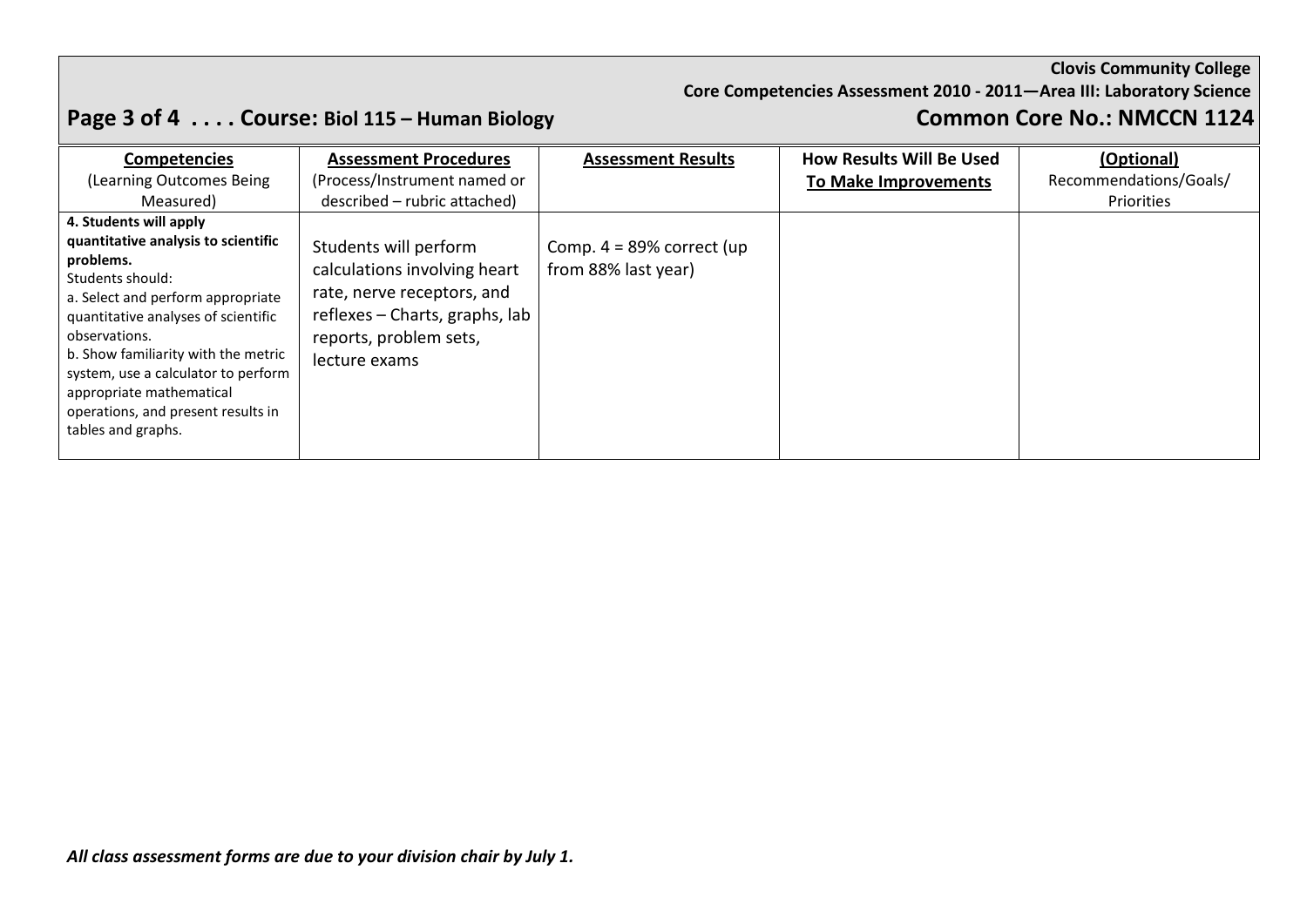**Core Competencies Assessment 2010 - 2011—Area III: Laboratory Science**

# **Page 4 of 4 . . . . Course: Biol 115 – Human Biology Common Core No.: NMCCN 1124**

| 5. Students will apply scientific<br>thinking to real world problems.<br>Students should:<br>a. Critically evaluate scientific<br>reports or accounts presented in<br>the popular media.<br>b. Understand the basic scientific<br>facts related to important<br>contemporary issues (e.g., global<br>warming, stem cell research,<br>cosmology), and ask informed<br>questions about those issues.<br>End - Laboratory Science | Threaded discussion topics<br>make students apply what<br>they have learned to actual<br>case studies of human<br>anatomy and physiology $-$<br>Threaded discussions<br>A final assessment quiz that<br>has questions that<br>specifically ties to each of<br>the five competencies is<br>given at the end of the<br>semester | Comp. $5 = 73%$ correct<br>(down from 100% last year) |  |  |
|--------------------------------------------------------------------------------------------------------------------------------------------------------------------------------------------------------------------------------------------------------------------------------------------------------------------------------------------------------------------------------------------------------------------------------|-------------------------------------------------------------------------------------------------------------------------------------------------------------------------------------------------------------------------------------------------------------------------------------------------------------------------------|-------------------------------------------------------|--|--|
|--------------------------------------------------------------------------------------------------------------------------------------------------------------------------------------------------------------------------------------------------------------------------------------------------------------------------------------------------------------------------------------------------------------------------------|-------------------------------------------------------------------------------------------------------------------------------------------------------------------------------------------------------------------------------------------------------------------------------------------------------------------------------|-------------------------------------------------------|--|--|

**Faculty Member Completing Assessment: Lacture 2018 Name**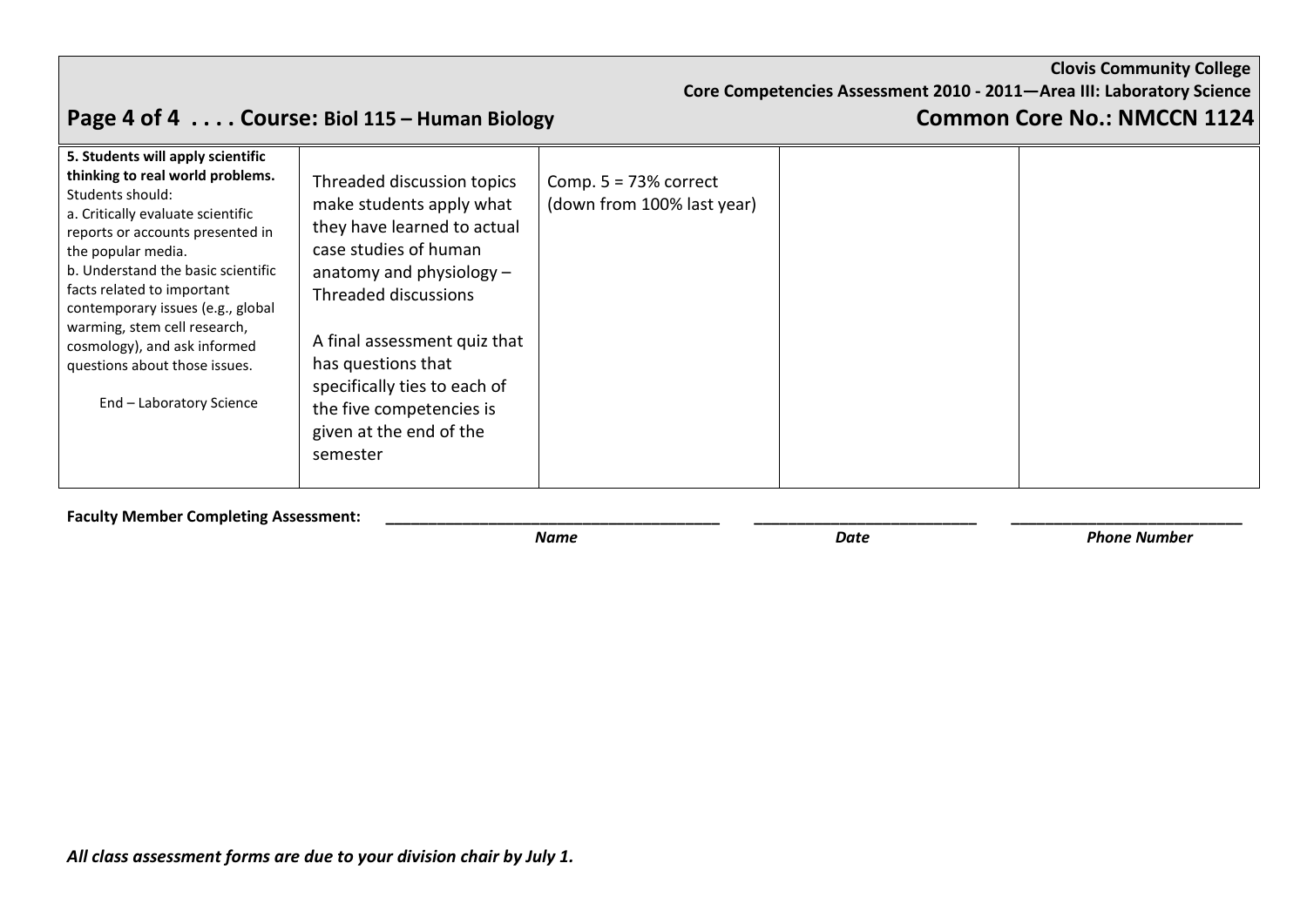## **Core Competencies Assessment 2010 - 2011—Area III: Laboratory Science**

**Common Core No.: NMCCN CHEM 1114**

**Class: Chemistry 113 – Chemistry for General Education Faculty: Larry Powell for Don Clark, Carrie Phipps, Larry Powell**

(Learning Outcomes Being Measured) **Competencies** (Process/Instrument named or described – rubric attached) **Assessment Procedures Assessment Results How Results Will Be Used To Make Improvements Recommendations/Goals/ (Optional)** Priorities **1. Students will describe the process of scientific inquiry.**  Students should: a. Understand that scientists rely on evidence obtained from observations rather than authority, tradition, doctrine, or intuition. b. Students should value science as a way to develop reliable knowledge about the world. Students will work through problems using the Scientific Method, specific historical examples will also be investigated that correlate to important concepts in Chemistry (ex.: atomic models, stoichiometry, metrics) – In-class exercises, quizzes, lecture exams, labs Chemistry 113 classes did meet the 70% minimum success rate we want our students to reach. On the exit assessment test, student results were as follows: Comp. 1 = 81% correct (down from 82% last year) We used a minimum of 70% correct for each competency as the standard that we aspired to reach. All competencies did reach that mark, and only competency 1 (process of scientific inquiry) was down from last year and that was by just one point. To address that drop, we will stress scientific inquiry more in Chem. 113 next year. Additionally, we will continue to devote significant time to the mathematical aspects of chemistry throughout the semester – although there were good increases in those competencies, they are always areas of concern. We will reemphasize the importance of the process of scientific inquiry (competency 1) in our Chem. 113 classes next year. Our overall scores for competencies 2,3,4, and 5 showed improvement this year over last year so we will continue our successful teaching methods in those areas.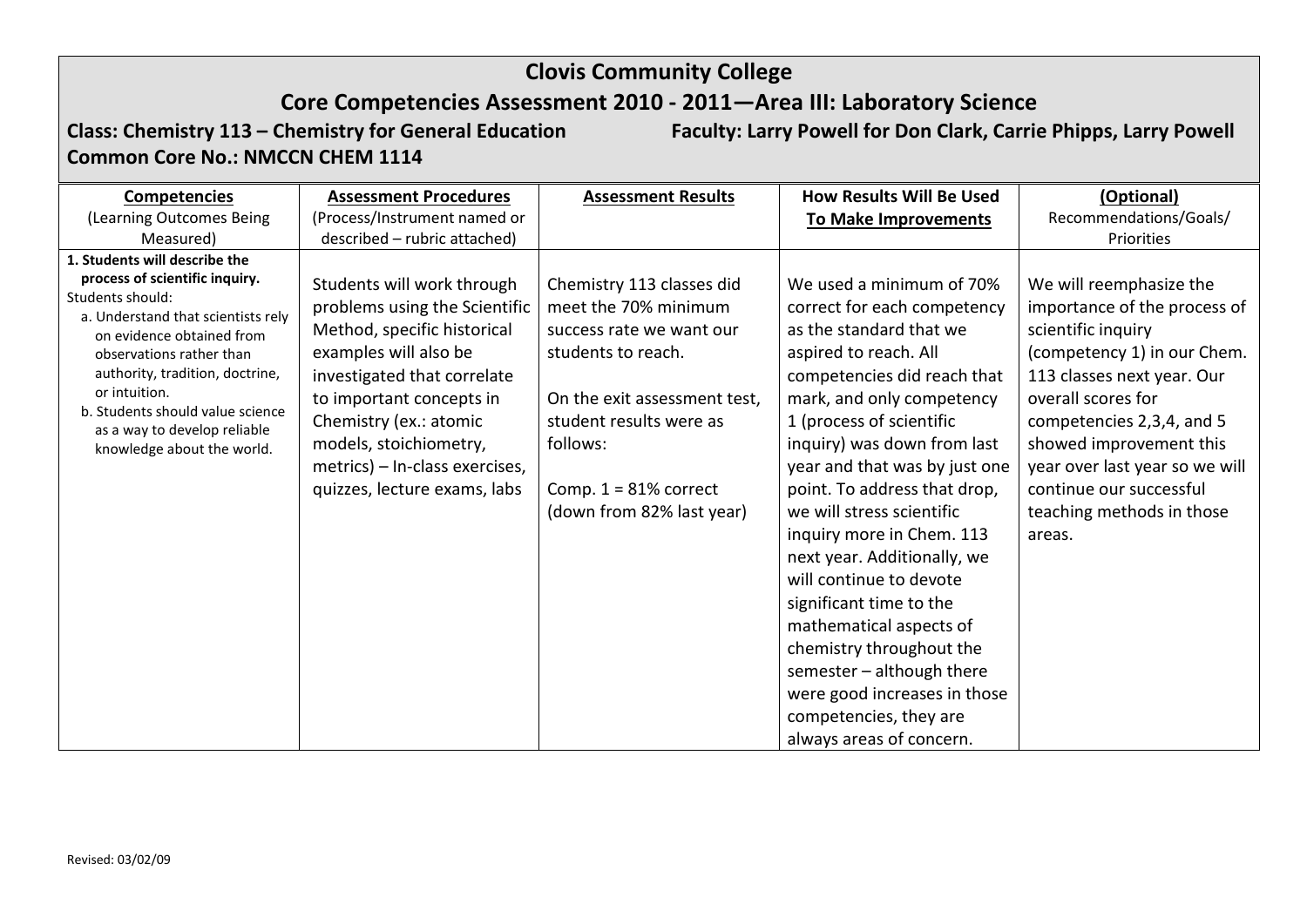**Core Competencies Assessment 2010 – 2011 —Area III: Laboratory Science**

# **Page 2 of 4 . . . . Course: Chemistry 113 Common Core No.: Chem 1114**

| <b>Competencies</b>                                                                                                                                                                                                                                                                                                                                                                                                                | <b>Assessment Procedures</b>                                                                                                                                                                                                                                                     | <b>Assessment Results</b>                   | <b>How Results Will Be Used</b> | (Optional)             |
|------------------------------------------------------------------------------------------------------------------------------------------------------------------------------------------------------------------------------------------------------------------------------------------------------------------------------------------------------------------------------------------------------------------------------------|----------------------------------------------------------------------------------------------------------------------------------------------------------------------------------------------------------------------------------------------------------------------------------|---------------------------------------------|---------------------------------|------------------------|
| (Learning Outcomes Being                                                                                                                                                                                                                                                                                                                                                                                                           | (Process/Instrument named or                                                                                                                                                                                                                                                     |                                             | <b>To Make Improvements</b>     | Recommendations/Goals/ |
| Measured)                                                                                                                                                                                                                                                                                                                                                                                                                          | described - rubric attached)                                                                                                                                                                                                                                                     |                                             |                                 | Priorities             |
| 2. Students will solve problems<br>scientifically.<br>Students should:<br>a. Be able to construct and test<br>hypotheses using modern lab<br>equipment (such as<br>microscopes, scales, computer<br>technology) and appropriate<br>quantitative methods.<br>b. Be able to evaluate isolated<br>observations about the<br>physical universe and relate<br>them to hierarchically<br>organized explanatory<br>frameworks (theories). | The Scientific Method will<br>be used to solve problems<br>and problems will be solved<br>in the following areas:<br>density, metrics, formula<br>mass, per cent composition,<br>balancing equations,<br>stoichiometry - Lab reports,<br>problem sets, quizzes,<br>lecture exams | Comp. $2 = 97\%$ (up from 90%<br>last year) |                                 |                        |
| 3. Students will communicate<br>scientific information.<br>Students should:<br>Communicate effectively about<br>science (e.g., write lab reports in<br>standard format and explain<br>basic scientific concepts,<br>procedures, and results using<br>written, oral, and graphic<br>presentation techniques.)                                                                                                                       | Students will submit lab<br>reports and discuss current<br>topics in Chemistry - Lab<br>reports, Chemistry in the<br>News reports and<br>presentations                                                                                                                           | Comp. $3 = 92\%$ (up from 70%<br>last year) |                                 |                        |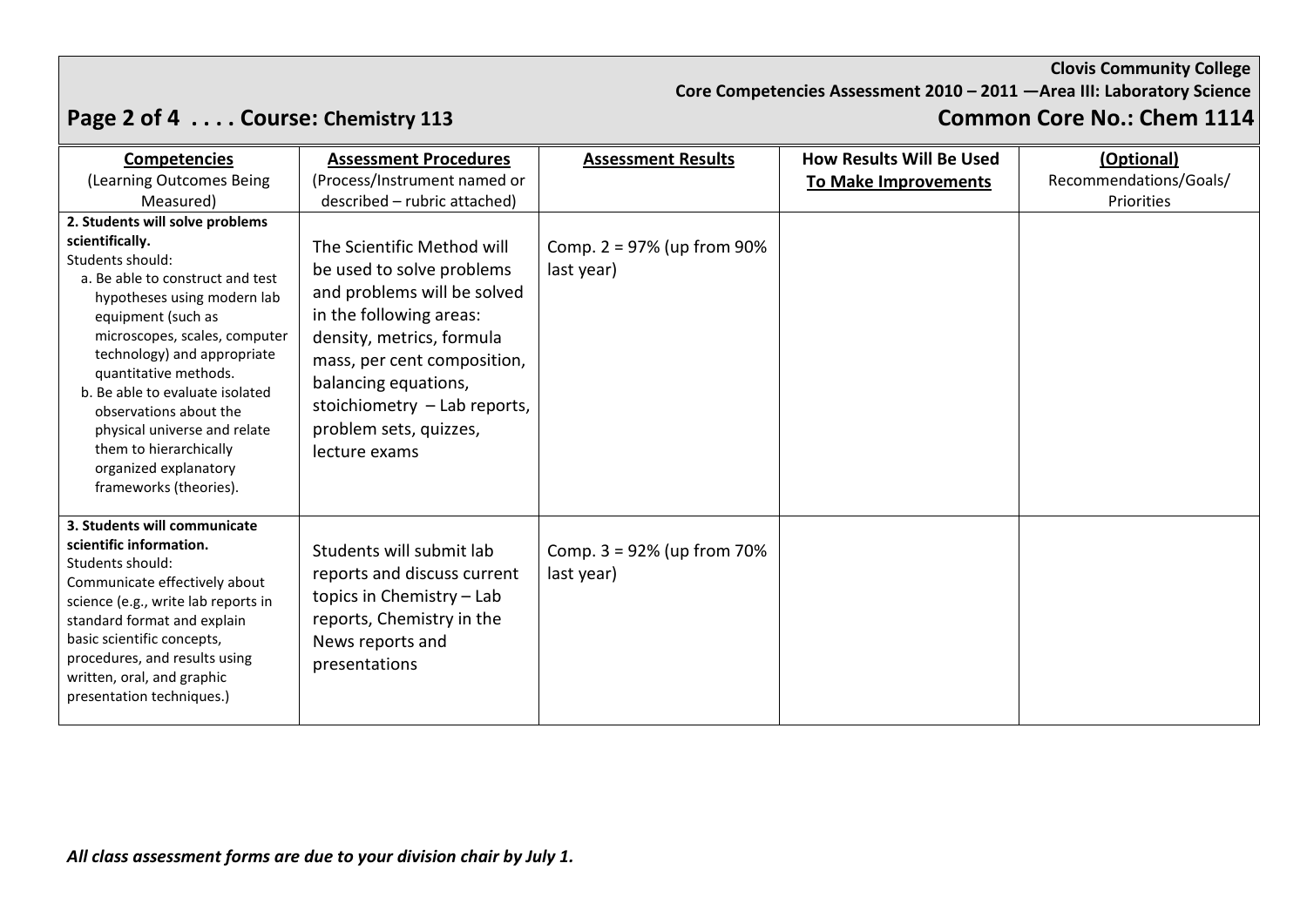**Core Competencies Assessment 2010 – 2011 —Area III: Laboratory Science**

# **Page 3 of 4 . . . . Course: Chemistry 113 Common Core No.: Chem 1114**

| <b>Competencies</b><br>(Learning Outcomes Being)<br>Measured)                                                                                                                                                                                                                                                                                                     | <b>Assessment Procedures</b><br>(Process/Instrument named or<br>described – rubric attached)                                             | <b>Assessment Results</b>                   | <b>How Results Will Be Used</b><br><b>To Make Improvements</b> | (Optional)<br>Recommendations/Goals/<br>Priorities |
|-------------------------------------------------------------------------------------------------------------------------------------------------------------------------------------------------------------------------------------------------------------------------------------------------------------------------------------------------------------------|------------------------------------------------------------------------------------------------------------------------------------------|---------------------------------------------|----------------------------------------------------------------|----------------------------------------------------|
| 4. Students will apply<br>quantitative analysis to scientific<br>problems.<br>Students should:<br>a. Select and perform appropriate<br>quantitative analyses of scientific<br>observations.<br>b. Show familiarity with the metric<br>system, use a calculator to perform<br>appropriate mathematical<br>operations, and present results in<br>tables and graphs. | Students will perform<br>Calculations throughout the<br>course in areas<br>listed above – Lab<br>reports, problem sets,<br>lecture exams | Comp. $4 = 93\%$ (up from 84%<br>last year) |                                                                |                                                    |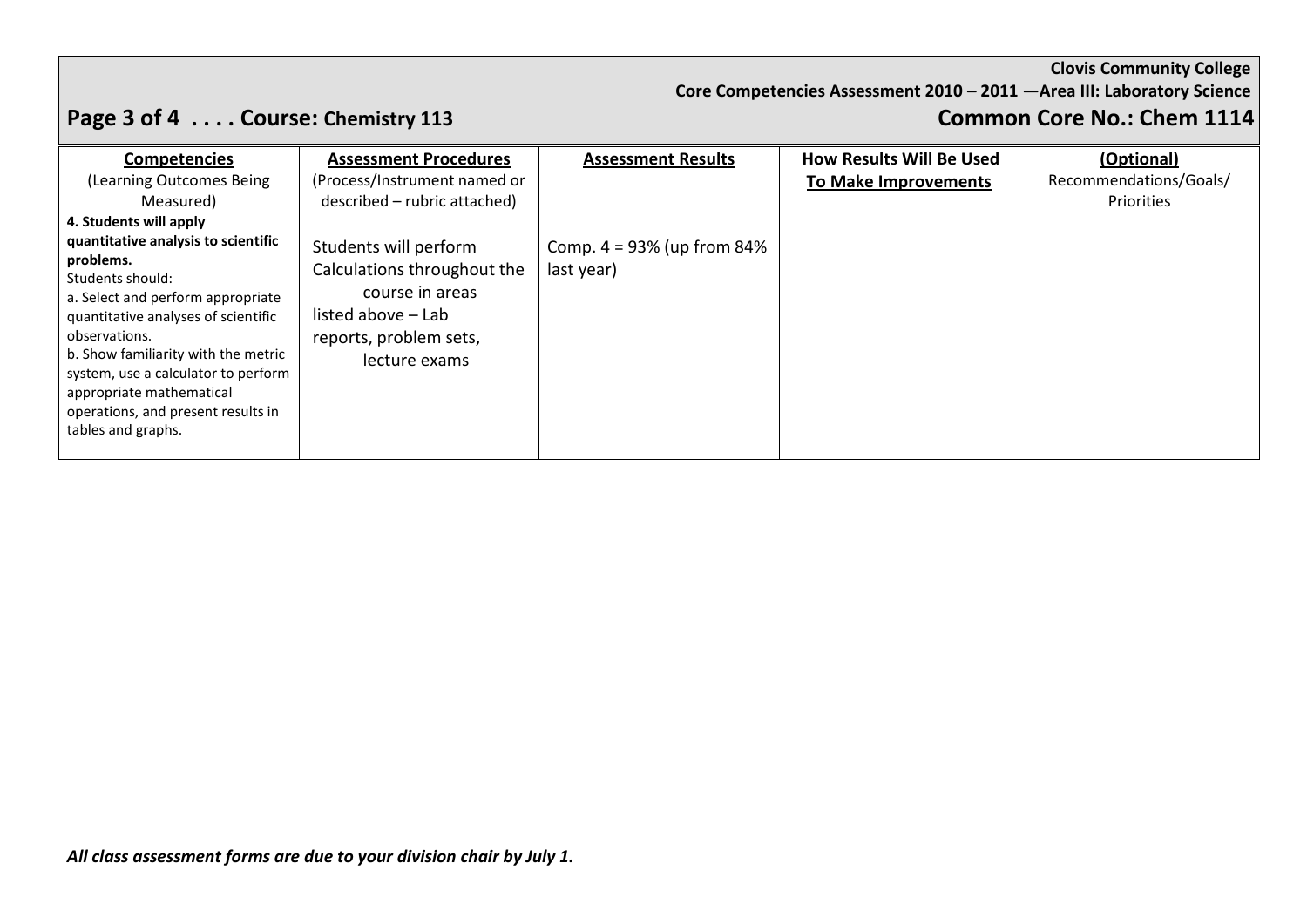**Core Competencies Assessment 2010 – 2011 —Area III: Laboratory Science**

# **Page 4 of 4 . . . . Course: Chemistry 113 Common Core No.: Chem 1114**

| thinking to real world problems.<br>Students should:<br>a. Critically evaluate scientific<br>reports or accounts presented in<br>the popular media.<br>b. Understand the basic scientific<br>facts related to important<br>contemporary issues (e.g., global<br>warming, stem cell research,<br>cosmology), and ask informed<br>questions about those issues. | Chemistry in the News<br>reports and presentations<br>A final assessment quiz that<br>has questions that correlate<br>to each of the five<br>competencies is given at the<br>end of the semester | Comp. $5 = 95%$ (up from 76%<br>last year) |  |
|---------------------------------------------------------------------------------------------------------------------------------------------------------------------------------------------------------------------------------------------------------------------------------------------------------------------------------------------------------------|--------------------------------------------------------------------------------------------------------------------------------------------------------------------------------------------------|--------------------------------------------|--|
| End - Laboratory Science                                                                                                                                                                                                                                                                                                                                      |                                                                                                                                                                                                  |                                            |  |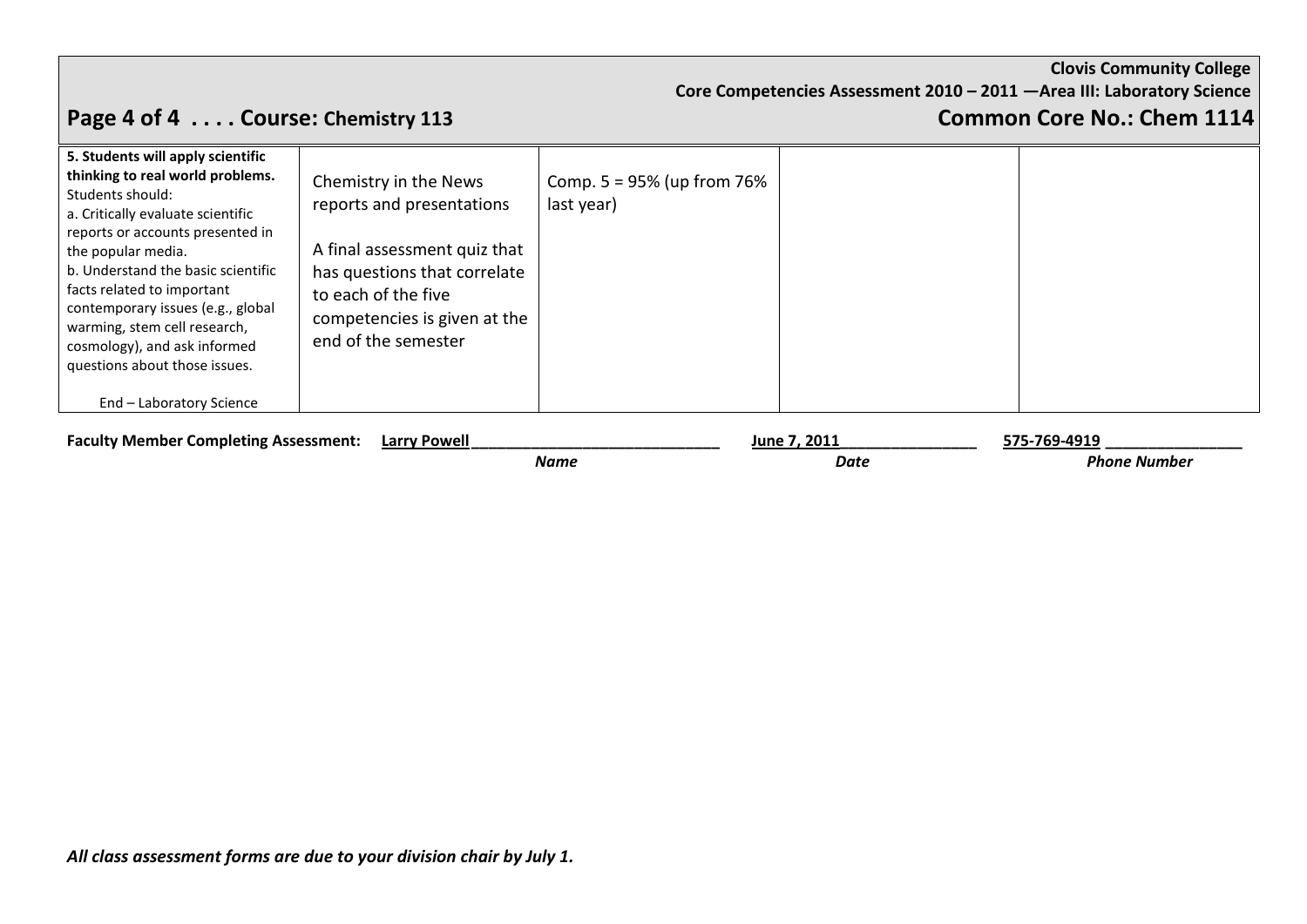## **Core Competencies Assessment 2010 - 2011—Area III: Laboratory Science**

### **Class: Geol 113 – Physical Geology Faculty: Larry Powell for Harry Pomeroy Common Core No.: NMCCN GEOL 1114**

| <b>Competencies</b><br>(Learning Outcomes Being<br>Measured)                                                                                                                                                                                                                                                                             | <b>Assessment Procedures</b><br>(Process/Instrument named or<br>described - rubric attached)                                                                                                                                                                                                                         | <b>Assessment Results</b>                                                                                                                                                                                                                                                                                                                                                                                            | <b>How Results Will Be Used</b><br><b>To Make Improvements</b>                                                                                                                                                                                                                                                                                                                                                                                                                                                                                                                                                                                                                                                                                   | (Optional)<br>Recommendations/Goals/<br>Priorities                                                                                                             |
|------------------------------------------------------------------------------------------------------------------------------------------------------------------------------------------------------------------------------------------------------------------------------------------------------------------------------------------|----------------------------------------------------------------------------------------------------------------------------------------------------------------------------------------------------------------------------------------------------------------------------------------------------------------------|----------------------------------------------------------------------------------------------------------------------------------------------------------------------------------------------------------------------------------------------------------------------------------------------------------------------------------------------------------------------------------------------------------------------|--------------------------------------------------------------------------------------------------------------------------------------------------------------------------------------------------------------------------------------------------------------------------------------------------------------------------------------------------------------------------------------------------------------------------------------------------------------------------------------------------------------------------------------------------------------------------------------------------------------------------------------------------------------------------------------------------------------------------------------------------|----------------------------------------------------------------------------------------------------------------------------------------------------------------|
| 1. Students will describe the<br>process of scientific inquiry.<br>Students should:<br>a. Understand that scientists rely<br>on evidence obtained from<br>observations rather than<br>authority, tradition, doctrine,<br>or intuition.<br>b. Students should value science<br>as a way to develop reliable<br>knowledge about the world. | Students will work through<br>problems using the Scientific<br>Method, specific historical<br>examples will also be<br>investigated that correlate<br>to important concepts in<br>Geology (ex.: theories of<br>geologic phenomenon,<br>origin of the Earth) – In-class<br>exercises, quizzes, lecture<br>exams, labs | In-class student work<br>showed improvement during<br>the course in their in-class<br>exercises, problem sets, lab<br>activities, and discussions of<br>current events in Geology as<br>indicated by every one of the<br>competencies meeting our<br>desired minimum score of<br>70%.<br>On the exit assessment test,<br>student results were as<br>follows:<br>Comp. $1 = 82%$ correct<br>(down from 93% last year) | We used at minimum of 70%<br>correct for each competency as the<br>standard that we aspired to reach.<br>All competencies reached at least<br>the 70% mark – one just so – and<br>all of the competencies were down<br>from last year. To address this, all<br>competencies will be stressed<br>more next year. Only one<br>competency (3) was almost the<br>same as last year - just one point<br>lower. Students seem to have<br>problems (not just in this course,<br>but across the board in science<br>classes) with quantitative<br>operations – and that is a handicap<br>in our courses. More time an effort<br>will need to be taken to make up<br>for skills that frankly should have<br>been learned in 12 years of public<br>school. | All competencies were at or above<br>the 70% standard that we sought<br>this year. However, there were<br>declines in all competencies this<br>year from last. |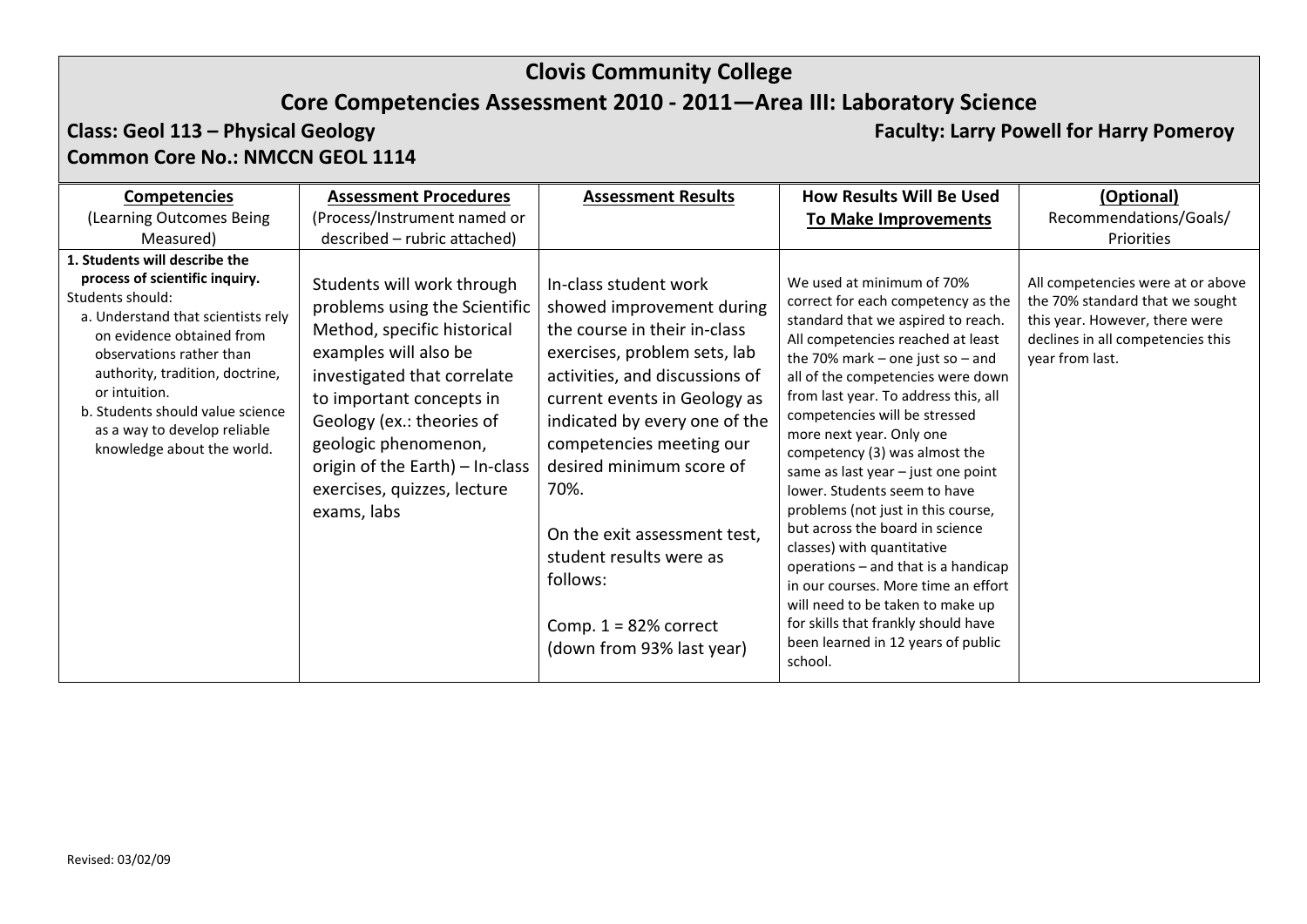**Core Competencies Assessment 2010 - 2011—Area III: Laboratory Science**

# **Page 2 of 4 . . . . Course: Geol 113 – Physical Geology Common Core No.: NMCCN GEOL 1114**

| <b>Competencies</b><br>(Learning Outcomes Being<br>Measured)                                                                                                                                                                                                                                                                                                                                                                       | <b>Assessment Procedures</b><br>(Process/Instrument named or<br>described - rubric attached)                                                                                                                                                                 | <b>Assessment Results</b>                             | <b>How Results Will Be Used</b><br><b>To Make Improvements</b> | (Optional)<br>Recommendations/Goals/<br>Priorities |
|------------------------------------------------------------------------------------------------------------------------------------------------------------------------------------------------------------------------------------------------------------------------------------------------------------------------------------------------------------------------------------------------------------------------------------|--------------------------------------------------------------------------------------------------------------------------------------------------------------------------------------------------------------------------------------------------------------|-------------------------------------------------------|----------------------------------------------------------------|----------------------------------------------------|
| 2. Students will solve problems<br>scientifically.<br>Students should:<br>a. Be able to construct and test<br>hypotheses using modern lab<br>equipment (such as<br>microscopes, scales, computer<br>technology) and appropriate<br>quantitative methods.<br>b. Be able to evaluate isolated<br>observations about the<br>physical universe and relate<br>them to hierarchically<br>organized explanatory<br>frameworks (theories). | The Scientific Method will<br>be used to solve problems<br>and problems will be solved<br>in the following areas:<br>"present is the key to the<br>past exercises, geologic<br>structure formation - Lab<br>reports, problem sets,<br>quizzes, lecture exams | Comp. $2 = 79\%$ correct<br>(down from 87% last year) |                                                                |                                                    |
| 3. Students will communicate<br>scientific information.<br>Students should:<br>Communicate effectively about<br>science (e.g., write lab reports in<br>standard format and explain<br>basic scientific concepts,<br>procedures, and results using<br>written, oral, and graphic<br>presentation techniques.)                                                                                                                       | Students will submit lab<br>reports and discuss current<br>topics in Geology - reports<br>and presentations on<br>geological topics such as<br>local topography, hydrology,<br>volcano formation, tsunamis                                                   | Comp. $3 = 89\%$ correct<br>(down from 90% last year) |                                                                |                                                    |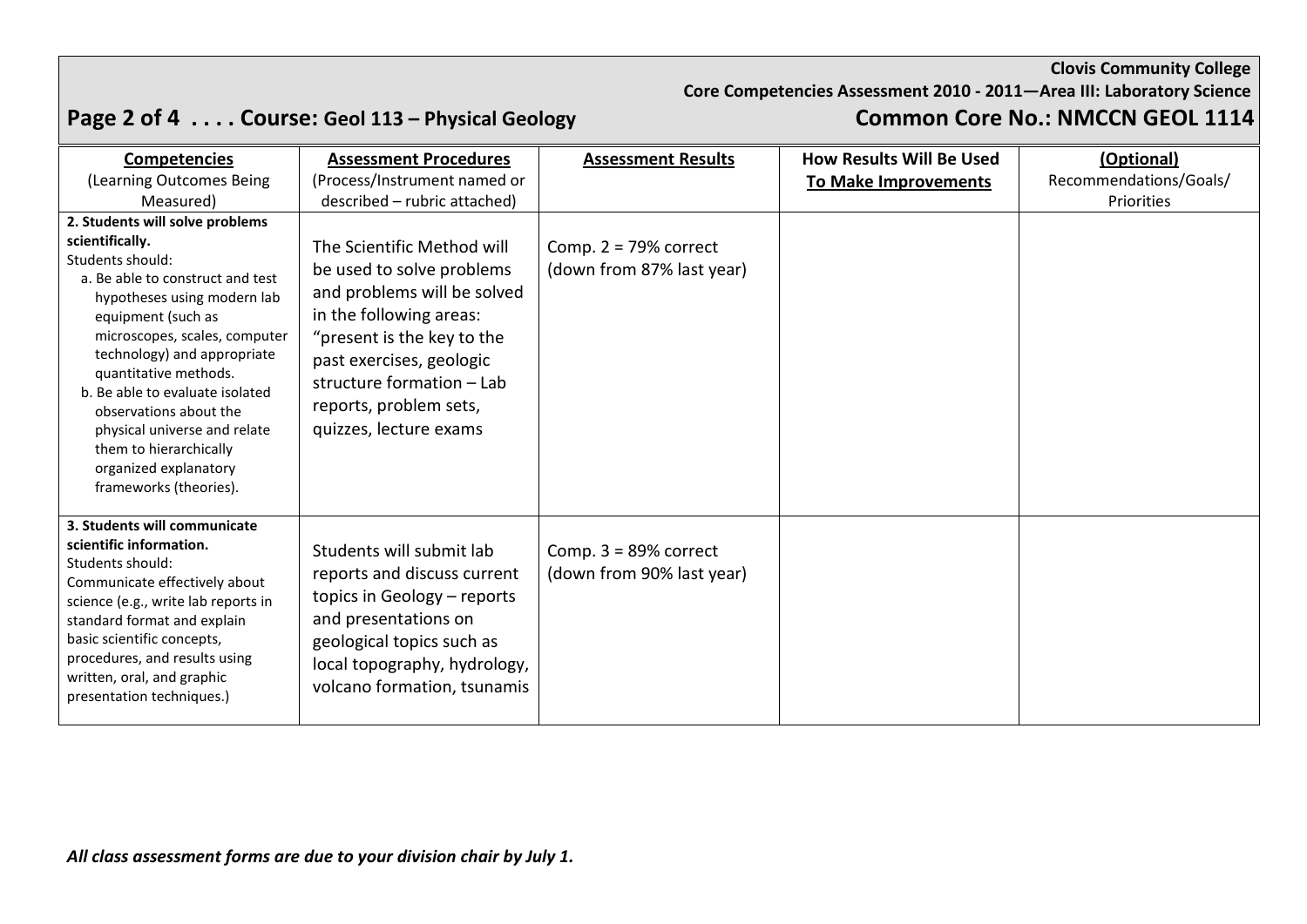### **Core Competencies Assessment 2010 - 2011—Area III: Laboratory Science**

# **Page 3 of 4 . . . . Course: Geol 113 – Physical Geology Common Core No.: NMCCN GEOL 1114**

| <b>Competencies</b>                                                                                                                                                                                                                                                                                                                                                            | <b>Assessment Procedures</b>                                                                                                                                                           | <b>Assessment Results</b>                             | <b>How Results Will Be Used</b> | (Optional)             |
|--------------------------------------------------------------------------------------------------------------------------------------------------------------------------------------------------------------------------------------------------------------------------------------------------------------------------------------------------------------------------------|----------------------------------------------------------------------------------------------------------------------------------------------------------------------------------------|-------------------------------------------------------|---------------------------------|------------------------|
| (Learning Outcomes Being                                                                                                                                                                                                                                                                                                                                                       | (Process/Instrument named or                                                                                                                                                           |                                                       | <b>To Make Improvements</b>     | Recommendations/Goals/ |
| Measured)<br>4. Students will apply<br>quantitative analysis to scientific<br>problems.<br>Students should:<br>a. Select and perform appropriate<br>quantitative analyses of scientific<br>observations.<br>b. Show familiarity with the metric<br>system, use a calculator to perform<br>appropriate mathematical<br>operations, and present results in<br>tables and graphs. | described – rubric attached)<br>Students will perform<br>calculations throughout the<br>course in areas<br>including earthquake<br>intensity, isotope<br>half-life, radiocarbon dating | Comp. $4 = 76\%$ correct<br>(down from 80% last year) |                                 | Priorities             |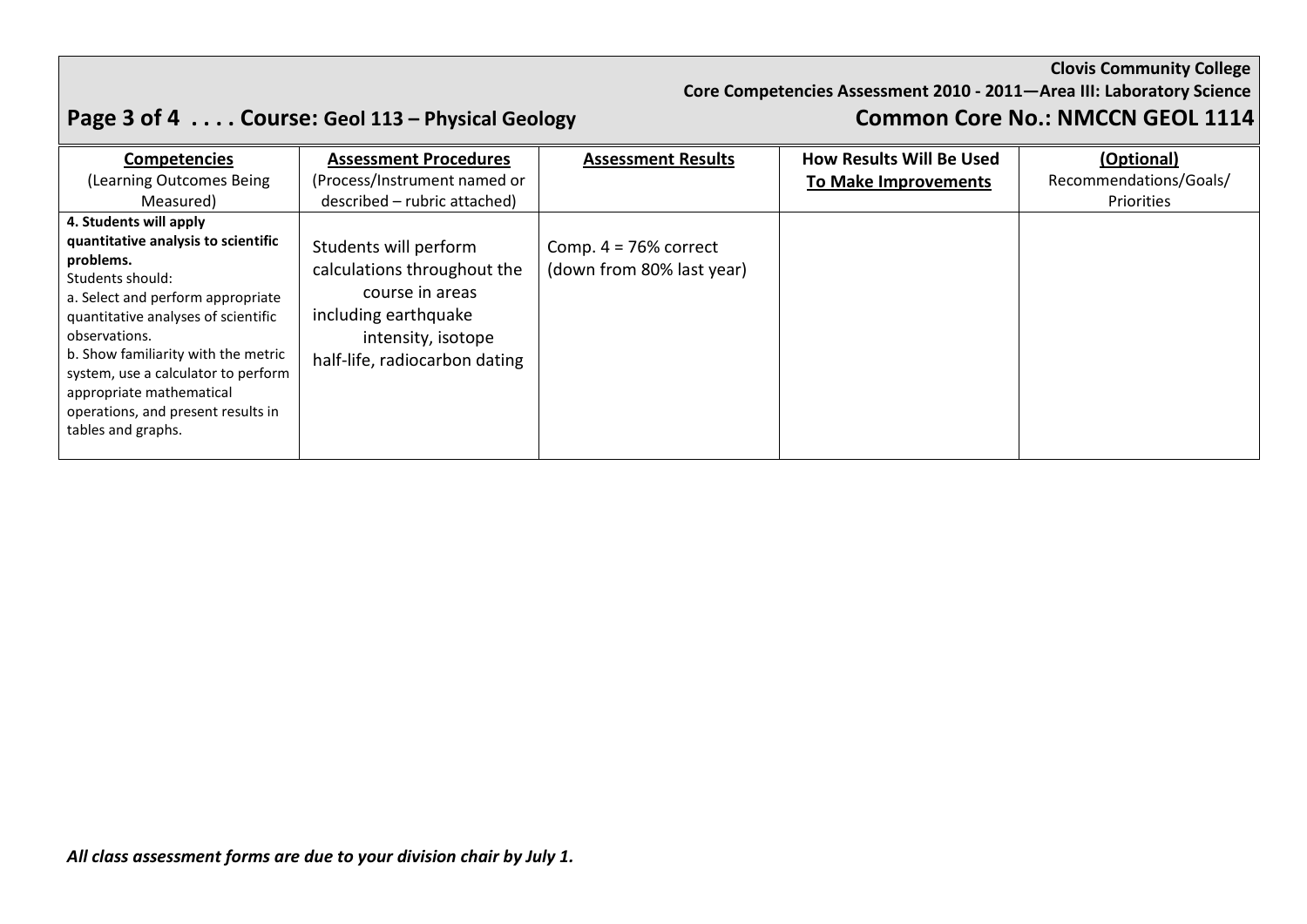**Core Competencies Assessment 2010 - 2011—Area III: Laboratory Science**

# **Page 4 of 4 . . . . Course: Geol 113 – Physical Geology Common Core No.: NMCCN GEOL 1114**

| 5. Students will apply scientific<br>thinking to real world problems.<br>Students should:<br>a. Critically evaluate scientific<br>reports or accounts presented in<br>the popular media.<br>b. Understand the basic scientific<br>facts related to important<br>contemporary issues (e.g., global<br>warming, stem cell research,<br>cosmology), and ask informed<br>questions about those issues. | Current topics in Geology -<br>through lecture and student<br>discussions<br>A final assessment quiz that<br>has questions that correlate<br>to each of the five<br>competencies is given at the<br>end of the semester | Comp. $5 = 70\%$ correct<br>(down from 80% last year) |  |
|----------------------------------------------------------------------------------------------------------------------------------------------------------------------------------------------------------------------------------------------------------------------------------------------------------------------------------------------------------------------------------------------------|-------------------------------------------------------------------------------------------------------------------------------------------------------------------------------------------------------------------------|-------------------------------------------------------|--|
| End - Laboratory Science                                                                                                                                                                                                                                                                                                                                                                           |                                                                                                                                                                                                                         |                                                       |  |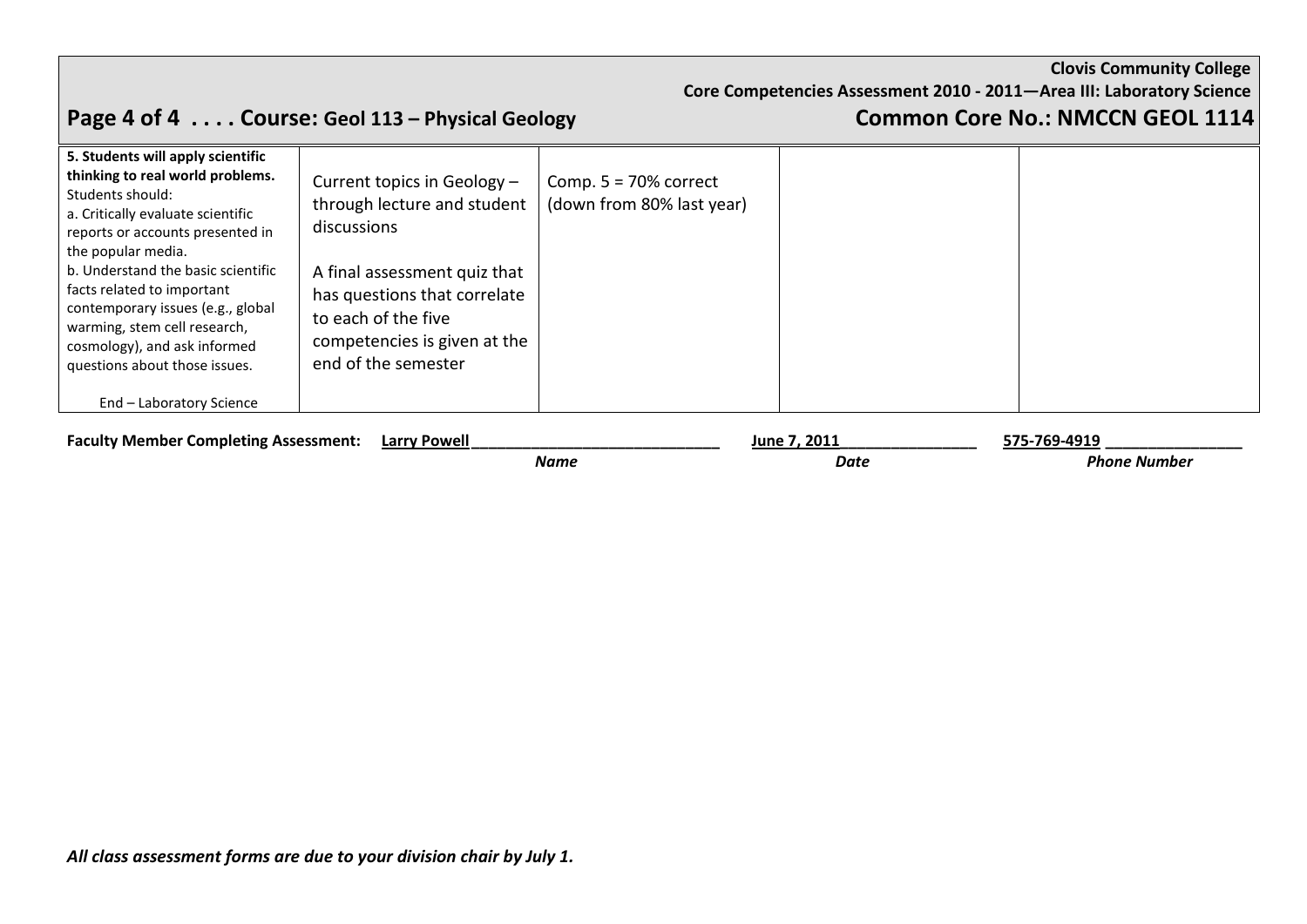## **Core Competencies Assessment 2020-2011 —Area III: Laboratory Science**

**Class: Physics 113 – Physics for General Education Faculty: Larry Powell for Carl Armstrong Common Core No.: NMCCN General Education Elective Area III**

| <b>Competencies</b>                                                                                                                                                                                                                                                                                                                      | <b>Assessment Procedures</b>                                                                                                                                                                                                                                                                                                                                 | <b>Assessment Results</b>                                                                                                                                                                                                                                                                                                                                                   | <b>How Results Will Be Used</b>                                                                                                                                                                                                                                                                                                                                                                                                                                                                                                                                      | (Optional)                                                                                                                                                                                                                                                                                                                                                                                                                                     |
|------------------------------------------------------------------------------------------------------------------------------------------------------------------------------------------------------------------------------------------------------------------------------------------------------------------------------------------|--------------------------------------------------------------------------------------------------------------------------------------------------------------------------------------------------------------------------------------------------------------------------------------------------------------------------------------------------------------|-----------------------------------------------------------------------------------------------------------------------------------------------------------------------------------------------------------------------------------------------------------------------------------------------------------------------------------------------------------------------------|----------------------------------------------------------------------------------------------------------------------------------------------------------------------------------------------------------------------------------------------------------------------------------------------------------------------------------------------------------------------------------------------------------------------------------------------------------------------------------------------------------------------------------------------------------------------|------------------------------------------------------------------------------------------------------------------------------------------------------------------------------------------------------------------------------------------------------------------------------------------------------------------------------------------------------------------------------------------------------------------------------------------------|
| (Learning Outcomes Being                                                                                                                                                                                                                                                                                                                 | (Process/Instrument named or                                                                                                                                                                                                                                                                                                                                 |                                                                                                                                                                                                                                                                                                                                                                             | <b>To Make Improvements</b>                                                                                                                                                                                                                                                                                                                                                                                                                                                                                                                                          | Recommendations/Goals/                                                                                                                                                                                                                                                                                                                                                                                                                         |
| Measured)                                                                                                                                                                                                                                                                                                                                | described - rubric attached)                                                                                                                                                                                                                                                                                                                                 |                                                                                                                                                                                                                                                                                                                                                                             |                                                                                                                                                                                                                                                                                                                                                                                                                                                                                                                                                                      | Priorities                                                                                                                                                                                                                                                                                                                                                                                                                                     |
| 1. Students will describe the<br>process of scientific inquiry.<br>Students should:<br>a. Understand that scientists rely<br>on evidence obtained from<br>observations rather than<br>authority, tradition, doctrine,<br>or intuition.<br>b. Students should value science<br>as a way to develop reliable<br>knowledge about the world. | Students will work through<br>problems using the Scientific<br>Method, specific historical<br>examples will also be<br>investigated that correlate<br>to important concepts in<br>Physics (ex.: velocity,<br>acceleration, mass, force,<br>momentum, temperature,<br>frequency, light, electricity)<br>- In-class exercises, quizzes,<br>lecture exams, labs | In-class student work (in-<br>class exercises, problem sets,<br>lab activities, and discussions<br>of current events in Physics)<br>indicated that all but two of<br>the competencies met our<br>desired minimum score of<br>70%.<br>On the exit assessment test,<br>student results were as<br>follows:<br>Comp. $1 = 50\%$ correct,<br>down from 75% correct last<br>year | We used at minimum of 70%<br>correct for each competency as the<br>standard that we aspired to reach.<br>All but two of the competencies<br>met that minimum. The results will<br>be used to address these problem<br>areas:<br>Some difficulty using<br>equations<br>More time will be spent<br>emphasizing how to perform the<br>calculations.<br>Students made mistakes based on<br>"common sense". They failed to<br>appreciate the subtle differences<br>between what one would expect<br>to be the case versus what actually<br>happens in the physical world, | One of the most significant<br>problems faced by students in<br>Physics 113 is that they are not<br>comfortable using math. More<br>emphasis will be placed on<br>calculations (especially in the lab<br>setting) next year.<br>In addition, Mr. Armstrong will<br>continue to point out and<br>emphasize the reality of when,<br>where, and how one would expect<br>to occur conflicts with what<br>actually occurs in the physical<br>world. |
| 2. Students will solve problems<br>scientifically.<br>Students should:<br>a. Be able to construct and test<br>hypotheses using modern lab<br>equipment (such as<br>microscopes, scales, computer<br>technology) and appropriate<br>quantitative methods.<br>b. Be able to evaluate isolated                                              | The Scientific Method will<br>be used to solve problems<br>and problems will be solved<br>in the following areas:<br>masses, temperature,<br>specific heat in lab reports,<br>problem sets, quizzes,                                                                                                                                                         | Comp. $2 = 80\%$ correct, up<br>from 70% correct last year                                                                                                                                                                                                                                                                                                                  |                                                                                                                                                                                                                                                                                                                                                                                                                                                                                                                                                                      |                                                                                                                                                                                                                                                                                                                                                                                                                                                |

Revised: 03/02/09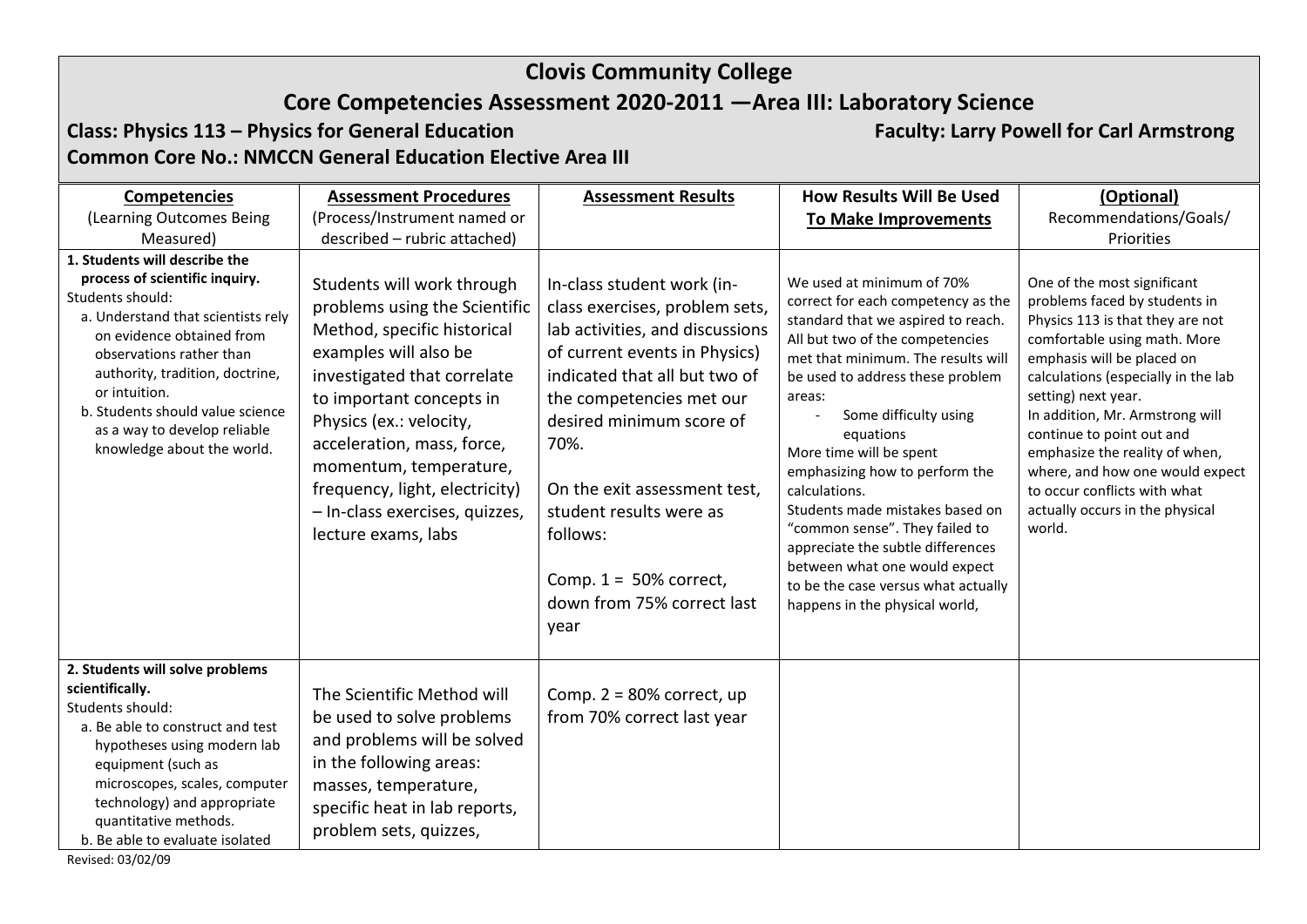# **Core Competencies Assessment 2010-2011—Area III: Laboratory Science**

|  | Page 2 of 3 Course: Physics 113 – Physics for General Ed |  |  |  |
|--|----------------------------------------------------------|--|--|--|
|--|----------------------------------------------------------|--|--|--|

## **Common Core No.: NMCCN Gen Ed Elective Area III**

| <b>Competencies</b>                                         | <b>Assessment Procedures</b> | <b>Assessment Results</b>      | <b>How Results Will Be Used</b> | (Optional)             |
|-------------------------------------------------------------|------------------------------|--------------------------------|---------------------------------|------------------------|
| (Learning Outcomes Being                                    | (Process/Instrument named or |                                | <b>To Make Improvements</b>     | Recommendations/Goals/ |
| Measured)                                                   | described - rubric attached) |                                |                                 | Priorities             |
| observations about the                                      | lecture exams                |                                |                                 |                        |
| physical universe and relate                                |                              |                                |                                 |                        |
| them to hierarchically<br>organized explanatory             |                              |                                |                                 |                        |
| frameworks (theories).                                      |                              |                                |                                 |                        |
|                                                             |                              |                                |                                 |                        |
|                                                             |                              |                                |                                 |                        |
|                                                             |                              |                                |                                 |                        |
| 3. Students will communicate                                |                              |                                |                                 |                        |
| scientific information.                                     |                              |                                |                                 |                        |
| Students should:                                            | Students will submit lab     | Comp. $3 = 77\%$ correct, down |                                 |                        |
| Communicate effectively about                               | reports and discuss current  | from 88% correct last year     |                                 |                        |
| science (e.g., write lab reports in                         | topics in Physics - reports  |                                |                                 |                        |
| standard format and explain                                 | and presentations on topics  |                                |                                 |                        |
| basic scientific concepts,                                  | such as ohms, resistors,     |                                |                                 |                        |
| procedures, and results using<br>written, oral, and graphic | series circuits, voltage, DC |                                |                                 |                        |
| presentation techniques.)                                   | power                        |                                |                                 |                        |
|                                                             |                              |                                |                                 |                        |
| 4. Students will apply                                      |                              |                                |                                 |                        |
| quantitative analysis to scientific                         | Students will perform        | Comp. $4 = 64\%$ correct, down |                                 |                        |
| problems.<br>Students should:                               | calculations throughout      | from 70% correct last year     |                                 |                        |
| a. Select and perform appropriate                           | course in areas dealing with |                                |                                 |                        |
| quantitative analyses of scientific                         | light and index of           |                                |                                 |                        |
| observations.                                               | refraction and Snell's       |                                |                                 |                        |
| b. Show familiarity with the metric                         | Law                          |                                |                                 |                        |
| system, use a calculator to perform                         |                              |                                |                                 |                        |
| appropriate mathematical                                    |                              |                                |                                 |                        |
| operations, and present results in<br>tables and graphs.    |                              |                                |                                 |                        |
|                                                             |                              |                                |                                 |                        |

*All class assessment forms are due to your division chair by July 1.*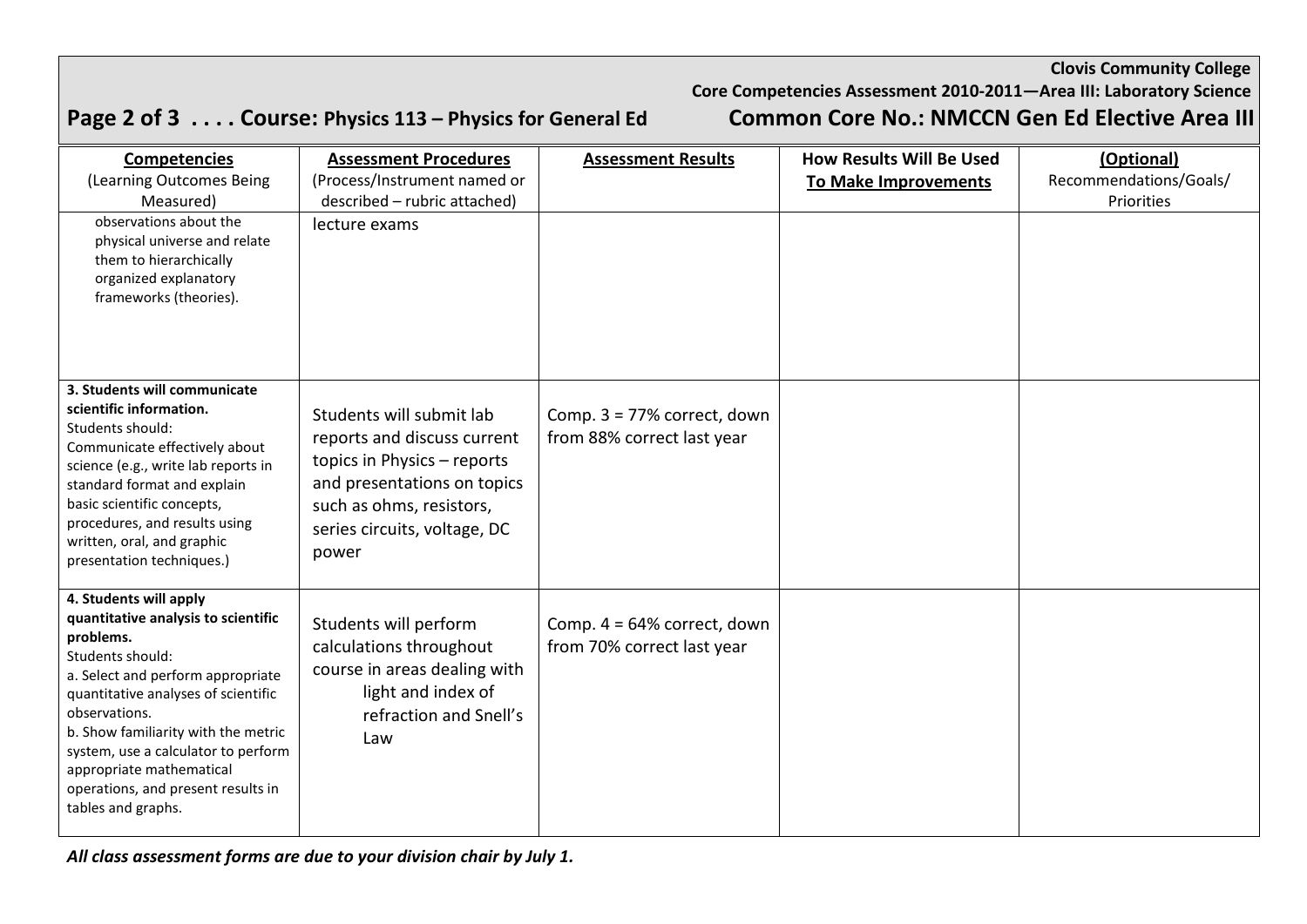**Core Competencies Assessment 2010-2011—Area III: Laboratory Science**

# **Page 3 of 3 . . . . Course: Physics 113 – Physics for General Ed Common Core No.: NMCCN Gen Ed Elective Area III**

| 5. Students will apply scientific<br>thinking to real world problems.<br>Students should:<br>a. Critically evaluate scientific<br>reports or accounts presented in<br>the popular media.<br>b. Understand the basic scientific<br>facts related to important<br>contemporary issues (e.g., global<br>warming, stem cell research,<br>cosmology), and ask informed<br>questions about those issues. | Current topics in Physics -<br>through lecture and student<br>discussions<br>A final assessment quiz that<br>has questions that correlate<br>to each of the five<br>competencies is given at the<br>end of the semester | Comp. $5 = 80\%$ correct, down<br>from 88% correct last year |  |
|----------------------------------------------------------------------------------------------------------------------------------------------------------------------------------------------------------------------------------------------------------------------------------------------------------------------------------------------------------------------------------------------------|-------------------------------------------------------------------------------------------------------------------------------------------------------------------------------------------------------------------------|--------------------------------------------------------------|--|
| End - Laboratory Science                                                                                                                                                                                                                                                                                                                                                                           |                                                                                                                                                                                                                         |                                                              |  |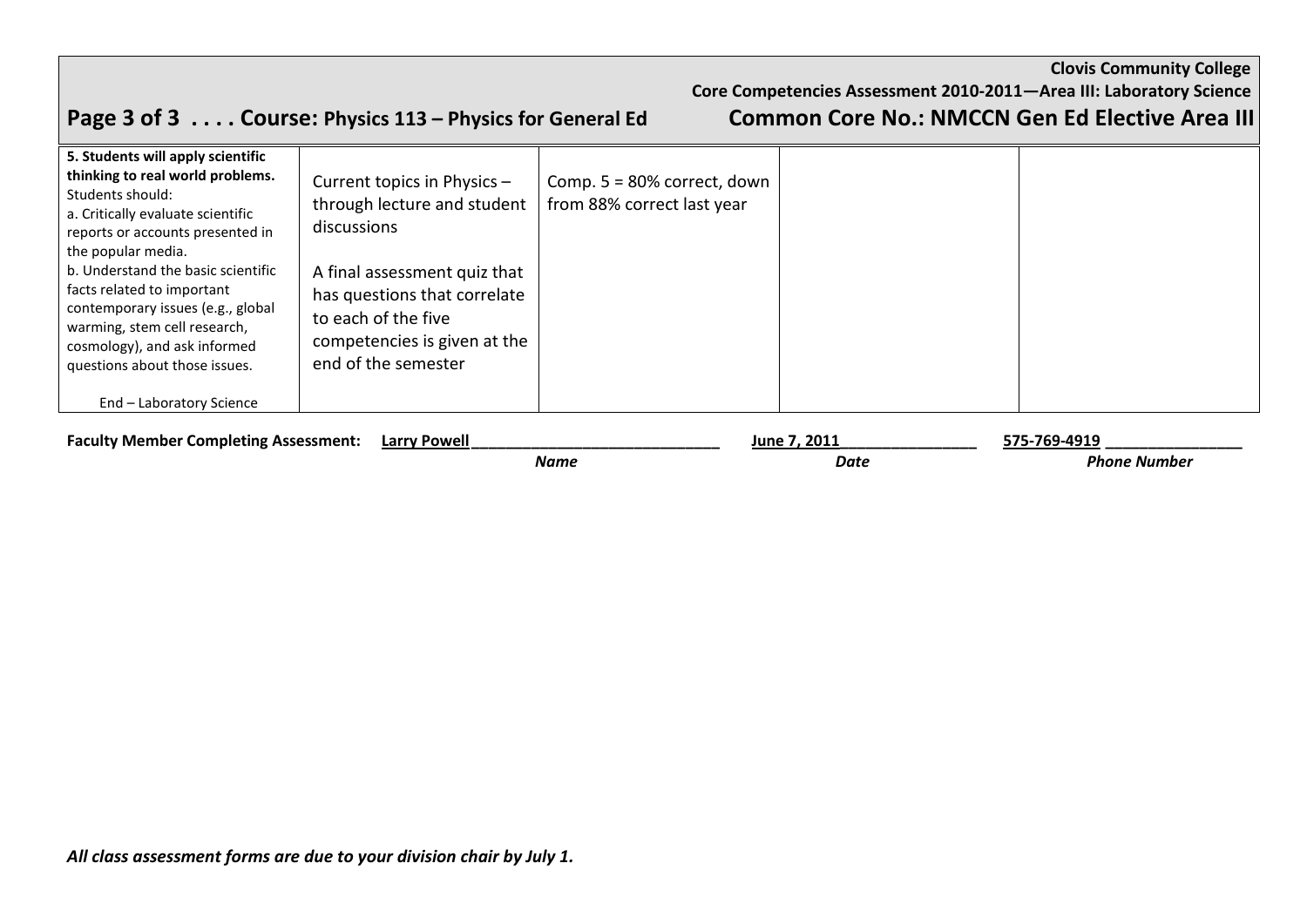## **Core Competencies Assessment 2010-2011—Area III: Laboratory Science**

**Class: Physics 151 and 152 General Physics I and II and Lab Faculty: Larry Powell for Carl Armstrong Common Core No.: NMCCN Phys 1114 and Phys 1124**

| <b>Competencies</b>                                                                                                                                                                                                                                                                                                                      | <b>Assessment Procedures</b>                                                                                                                                                                                                                                                                                        | <b>Assessment Results</b>                                                                                                                                                                                                                                                                                                                                       | <b>How Results Will Be Used</b>                                                                                                                                                                                                                                                                                                                                                                                 | (Optional)                                                                                                                                                                                                         |
|------------------------------------------------------------------------------------------------------------------------------------------------------------------------------------------------------------------------------------------------------------------------------------------------------------------------------------------|---------------------------------------------------------------------------------------------------------------------------------------------------------------------------------------------------------------------------------------------------------------------------------------------------------------------|-----------------------------------------------------------------------------------------------------------------------------------------------------------------------------------------------------------------------------------------------------------------------------------------------------------------------------------------------------------------|-----------------------------------------------------------------------------------------------------------------------------------------------------------------------------------------------------------------------------------------------------------------------------------------------------------------------------------------------------------------------------------------------------------------|--------------------------------------------------------------------------------------------------------------------------------------------------------------------------------------------------------------------|
| (Learning Outcomes Being                                                                                                                                                                                                                                                                                                                 | (Process/Instrument named or                                                                                                                                                                                                                                                                                        |                                                                                                                                                                                                                                                                                                                                                                 | <b>To Make Improvements</b>                                                                                                                                                                                                                                                                                                                                                                                     | Recommendations/Goals/                                                                                                                                                                                             |
| Measured)                                                                                                                                                                                                                                                                                                                                | described - rubric attached)                                                                                                                                                                                                                                                                                        |                                                                                                                                                                                                                                                                                                                                                                 |                                                                                                                                                                                                                                                                                                                                                                                                                 | Priorities                                                                                                                                                                                                         |
| 1. Students will describe the<br>process of scientific inquiry.<br>Students should:<br>a. Understand that scientists rely<br>on evidence obtained from<br>observations rather than<br>authority, tradition, doctrine,<br>or intuition.<br>b. Students should value science<br>as a way to develop reliable<br>knowledge about the world. | Students will work through<br>problems using the Scientific<br>Method, specific historical<br>examples will also be<br>investigated that correlate<br>to important concepts in<br>Physics (ex.: electrical<br>circuits, moles, magnetic<br>fields, lenses) - In-class<br>exercises, quizzes, lecture<br>exams, labs | In-class student work (in-<br>class exercises, problem sets,<br>lab activities, and discussions<br>of current events in Physics)<br>indicated that all of the<br>competencies met our<br>desired minimum score of<br>70%.<br>On the exit assessment test,<br>student results were as<br>follows:<br>Comp. $1 = 75%$ correct, down<br>from 92% correct last year | We used at minimum of 70%<br>correct for each competency as the<br>standard that we aspired to reach.<br>All results were above that<br>minimum, although all were down<br>from last year's results. The results<br>will be used to address these<br>areas:<br>Dealing with<br>thermodynamics<br>Charged particles being<br>accelerated by a potential<br>difference and then<br>moving in a magnetic<br>field. | All outcomes were positive and<br>above the 70% mark we were<br>shooting for - there were some<br>lower scores than last year and<br>some higher. Emphasis will<br>continue on quantitative problems<br>next year. |
| 2. Students will solve problems<br>scientifically.<br>Students should:<br>a. Be able to construct and test<br>hypotheses using modern lab<br>equipment (such as<br>microscopes, scales, computer<br>technology) and appropriate<br>quantitative methods.<br>b. Be able to evaluate isolated<br>observations about the                    | The Scientific Method will<br>be used to solve problems<br>and problems will be solved<br>in the following areas: DC<br>circuit, resistance, ohms in<br>lab reports, problem sets,<br>quizzes, lecture exams                                                                                                        | Comp. $2 = 80\%$ correct, down<br>from 81% correct last year                                                                                                                                                                                                                                                                                                    |                                                                                                                                                                                                                                                                                                                                                                                                                 |                                                                                                                                                                                                                    |

Revised: 03/02/09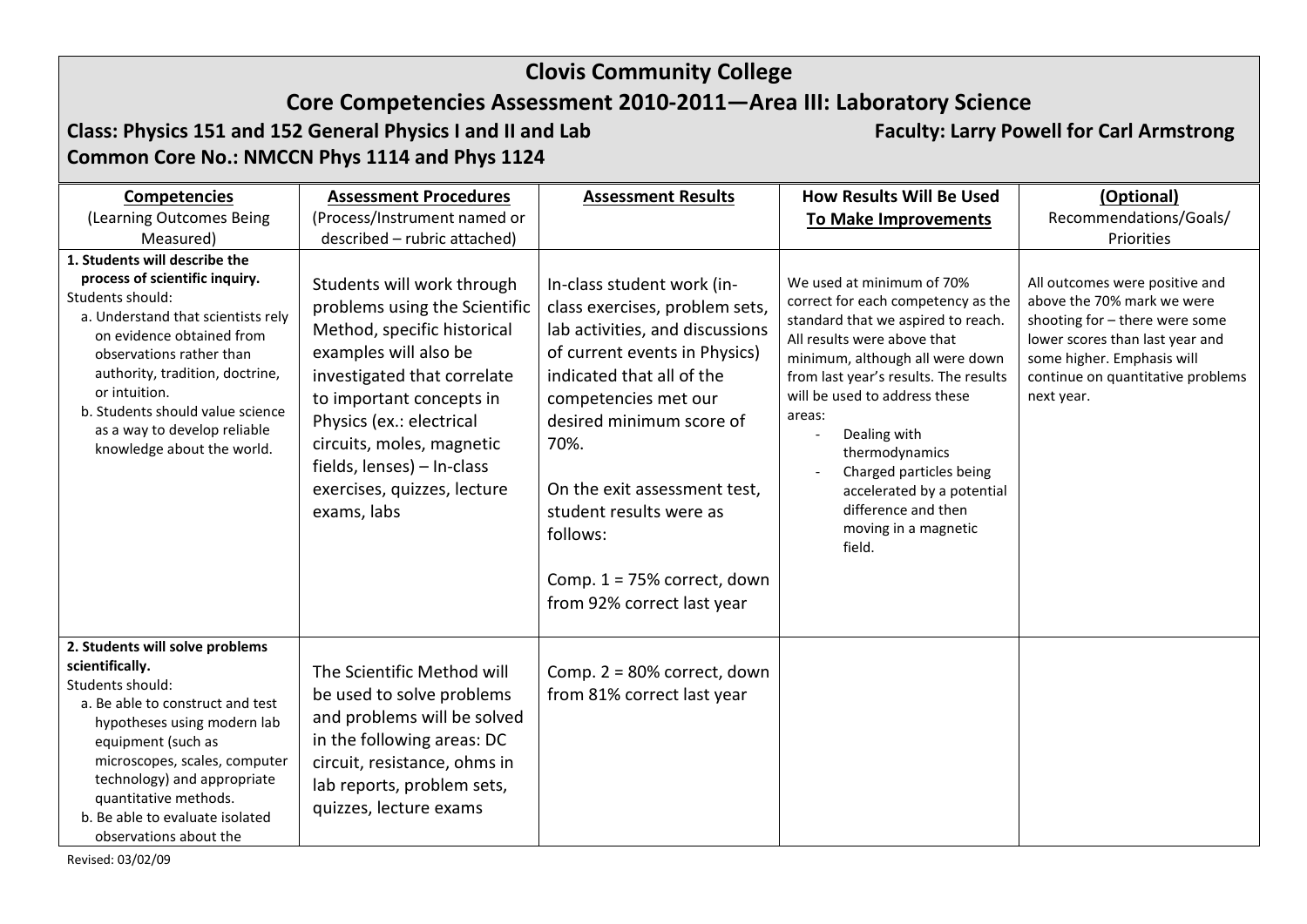### **Core Competencies Assessment 2010-2011—Area III: Laboratory Science**

# **Page 2 of 4 . . . . Course: Physics 151 and 152 Common Core No.: NMCCN Phys 1114 and 1124**

| <b>Competencies</b>                                                  | <b>Assessment Procedures</b> | <b>Assessment Results</b>      | <b>How Results Will Be Used</b> | (Optional)             |
|----------------------------------------------------------------------|------------------------------|--------------------------------|---------------------------------|------------------------|
| (Learning Outcomes Being                                             | (Process/Instrument named or |                                | <b>To Make Improvements</b>     | Recommendations/Goals/ |
| Measured)                                                            | described - rubric attached) |                                |                                 | Priorities             |
| physical universe and relate                                         |                              |                                |                                 |                        |
| them to hierarchically                                               |                              |                                |                                 |                        |
| organized explanatory                                                |                              |                                |                                 |                        |
| frameworks (theories).                                               |                              |                                |                                 |                        |
|                                                                      |                              |                                |                                 |                        |
|                                                                      |                              |                                |                                 |                        |
|                                                                      |                              |                                |                                 |                        |
|                                                                      |                              |                                |                                 |                        |
| 3. Students will communicate                                         |                              |                                |                                 |                        |
| scientific information.                                              | Students will submit lab     | Comp. $3 = 91\%$ correct, up   |                                 |                        |
| Students should:                                                     | reports and discuss current  | from 87% correct last year     |                                 |                        |
| Communicate effectively about<br>science (e.g., write lab reports in | topics in Physics - reports  |                                |                                 |                        |
| standard format and explain                                          | and presentations on topics  |                                |                                 |                        |
| basic scientific concepts,                                           | such as ions, charges,       |                                |                                 |                        |
| procedures, and results using                                        | potential differences,       |                                |                                 |                        |
| written, oral, and graphic                                           | velocity vectors, and        |                                |                                 |                        |
| presentation techniques.)                                            | magnetic fields              |                                |                                 |                        |
|                                                                      |                              |                                |                                 |                        |
| 4. Students will apply                                               |                              |                                |                                 |                        |
| quantitative analysis to scientific                                  | Students will perform        | Comp. $4 = 71\%$ correct, down |                                 |                        |
| problems.                                                            | calculations throughout      | from 78% correct last year     |                                 |                        |
| Students should:                                                     |                              |                                |                                 |                        |
| a. Select and perform appropriate                                    | course in areas dealing with |                                |                                 |                        |
| quantitative analyses of scientific                                  | converging lenses,           |                                |                                 |                        |
| observations.<br>b. Show familiarity with the metric                 | inverted and upright         |                                |                                 |                        |
| system, use a calculator to perform                                  | images, virtual and          |                                |                                 |                        |
| appropriate mathematical                                             | real images, overall         |                                |                                 |                        |
| operations, and present results in                                   | magnification, images        |                                |                                 |                        |
| tables and graphs.                                                   | created by mirrors,          |                                |                                 |                        |

*All class assessment forms are due to your division chair by July 1.*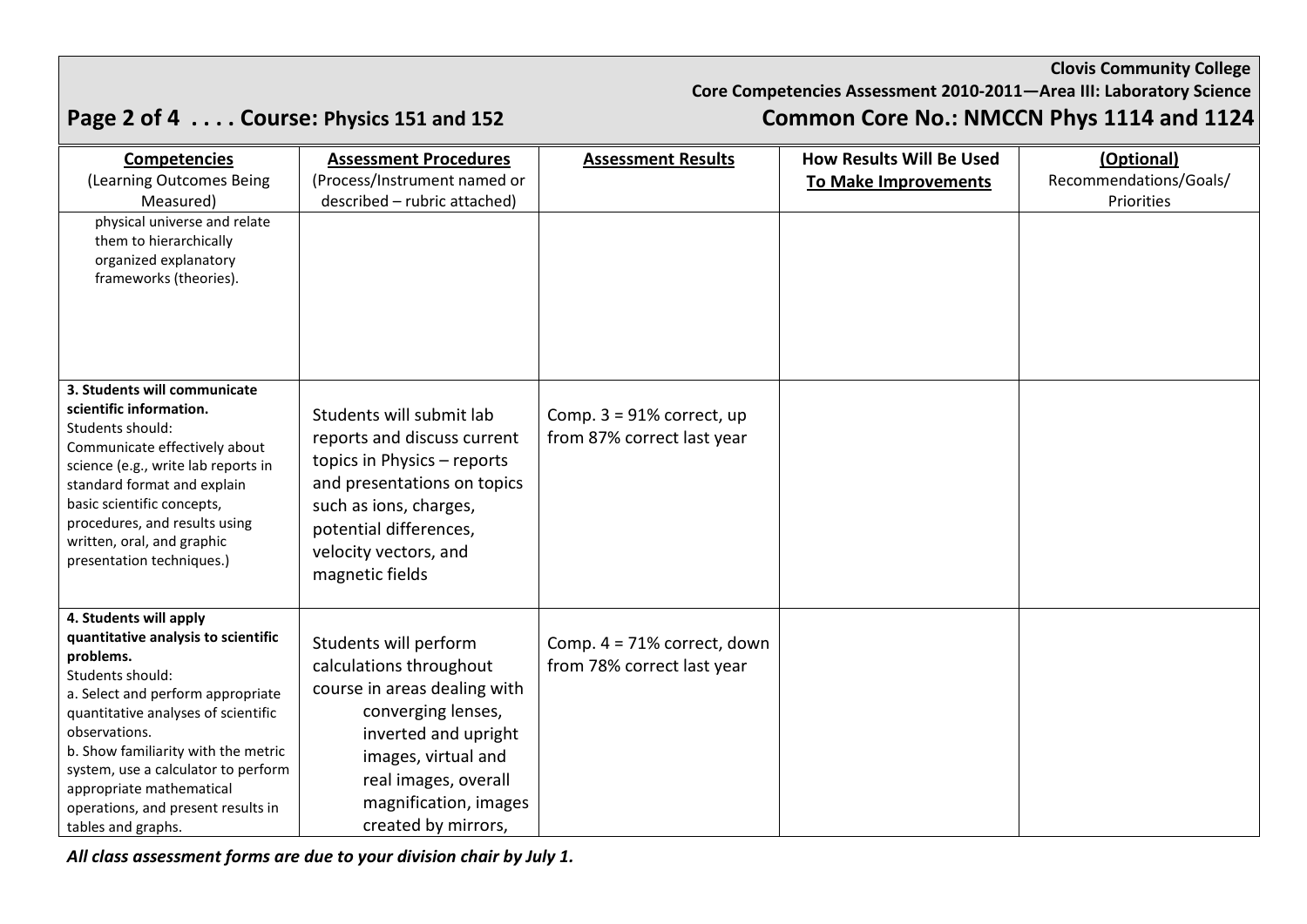### **Core Competencies Assessment 2010-2011—Area III: Laboratory Science**

# **Page 3 of 4 . . . . Course: Physics 151 and 152 Common Core No.: NMCCN Phys 1114 and 1124**

| <b>Competencies</b>      | <b>Assessment Procedures</b> | <b>Assessment Results</b> | <b>How Results Will Be Used</b> | (Optional)             |
|--------------------------|------------------------------|---------------------------|---------------------------------|------------------------|
| (Learning Outcomes Being | (Process/Instrument named or |                           | To Make Improvements            | Recommendations/Goals/ |
| Measured)                | described - rubric attached) |                           |                                 | Priorities             |
|                          | convex mirrors               |                           |                                 |                        |
|                          |                              |                           |                                 |                        |
|                          |                              |                           |                                 |                        |
|                          |                              |                           |                                 |                        |
|                          |                              |                           |                                 |                        |
|                          |                              |                           |                                 |                        |
|                          |                              |                           |                                 |                        |
|                          |                              |                           |                                 |                        |